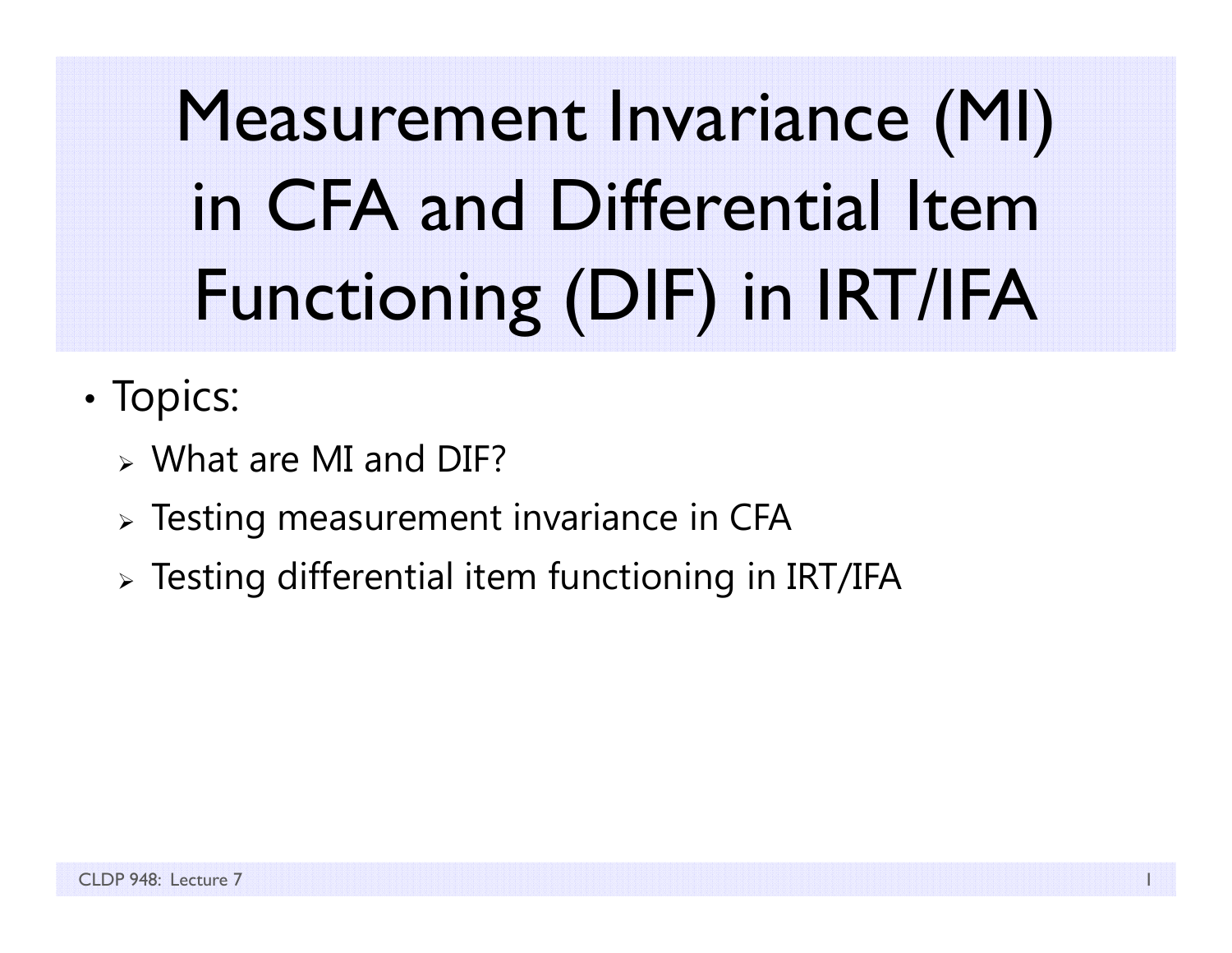# The Big Picture

- • **In CFA**, we can assess "**measurement invariance**" (**MI**), also known as "factorial invariance" or "measurement equivalence"
- • Concerns the extent to which the psychometric properties of the observed indicators are transportable or generalizable across groups (e.g., gender, country) or over time/conditions
	- $\triangleright$  In other words, we are testing whether the indicators measure the same construct *in the same way* in different groups or over time/conditions
	- $\triangleright$  If so, then indicator responses should depend only on latent trait scores, and not on group membership or time/conditions, such that observed response differences are only caused by TRUE differences in the trait
- **In IRT/IFA**, lack of measurement invariance is known as "**differential item functioning**" (**DIF**), but it's the same idea
	- But note the inversion: Measurement Invariance = *Non*-DIF Measurement *Non*-Invariance = DIF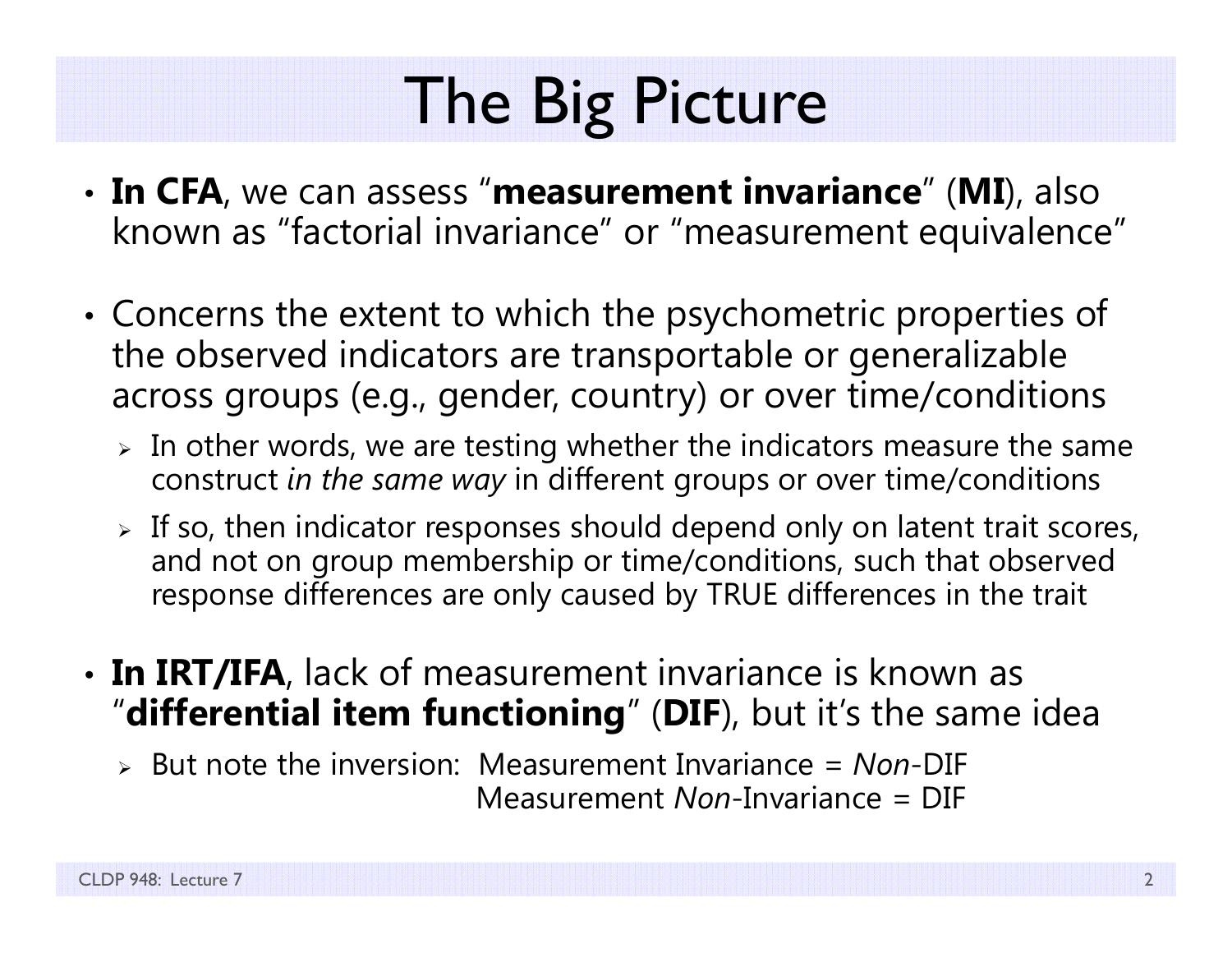# 2 Distinct Types of Invariance

- • **Measurement Invariance** concerns how the indicators (items) measure the latent trait across groups or time/conditions
	- An invariant measurement model has the same factor **loadings**, item **intercepts/thresholds**, and **residual variances** (and covariances)
	- Measurement model invariance is a precursor to ANY group or time/condition comparison (whether it is explicitly tested or not)
	- **It's NOT ok** if you don't have at least partial measurement invariance to make subsequent comparisons across groups or time/condition
- **Structural Invariance** concerns how the latent traits are distributed and related across groups or time/condition
	- An invariant structural model has the same **factor variances, factor covariances** (or same higher-order structure) and **factor means**
	- Given (at least partial) measurement invariance, **it IS ok** if you don't have structural invariance, **because trait differences may be real**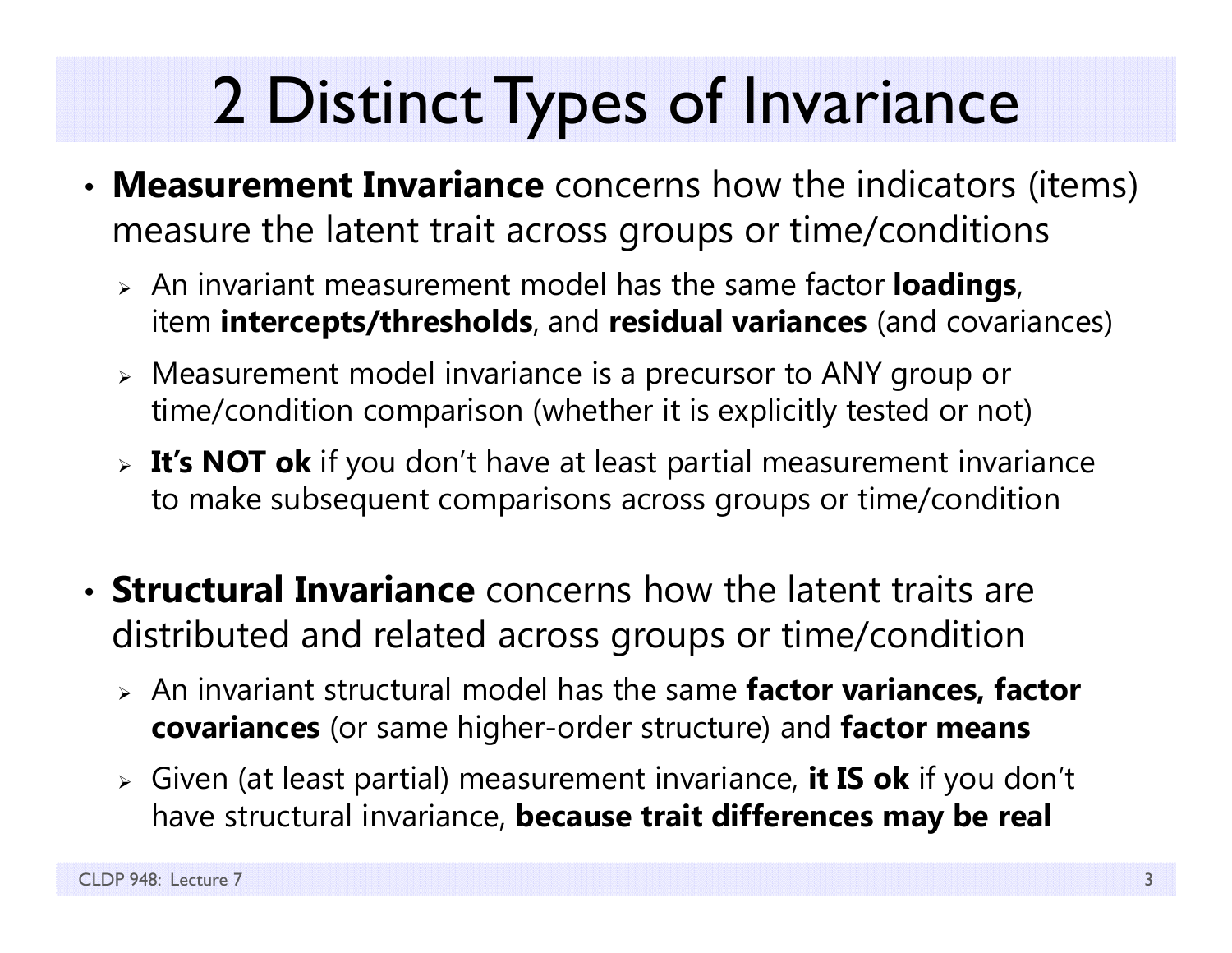## Model Options for Testing Invariance

• Invariance testing in CFA (or DIF testing in IRT/IFA) proceeds differently depending on the type of groups to be compared

### • **Independent groups?** Use a "**multiple-group**" model

- Test separate group-specific factor models **simultaneously**
- Use GROUP= or KNOWNCLASS= in Mplus and separate MODEL: per group
- $\triangleright$  An alternative approach of MIMIC models, in which the grouping variable is entered as a predictor, does not allow testing of equality of factor loadings or factor variances (so MIMIC is less useful than a full multiple-group model)
- **Dependent** (longitudinal, repeated, dyadic) groups?
	- All indicator responses go into **SAME model**, with separate factors per occasion/condition (allowing all factor covariances by default)
	- $\triangleright$  Usually, the same indicators also have residual covariances by default
	- $\triangleright$  Given measurement invariance, growth modeling of the latent traits can serve as a specific type of structural invariance testing
	- $\triangleright\;$  It is INCORRECT to use a multiple-group model if the groups are dependent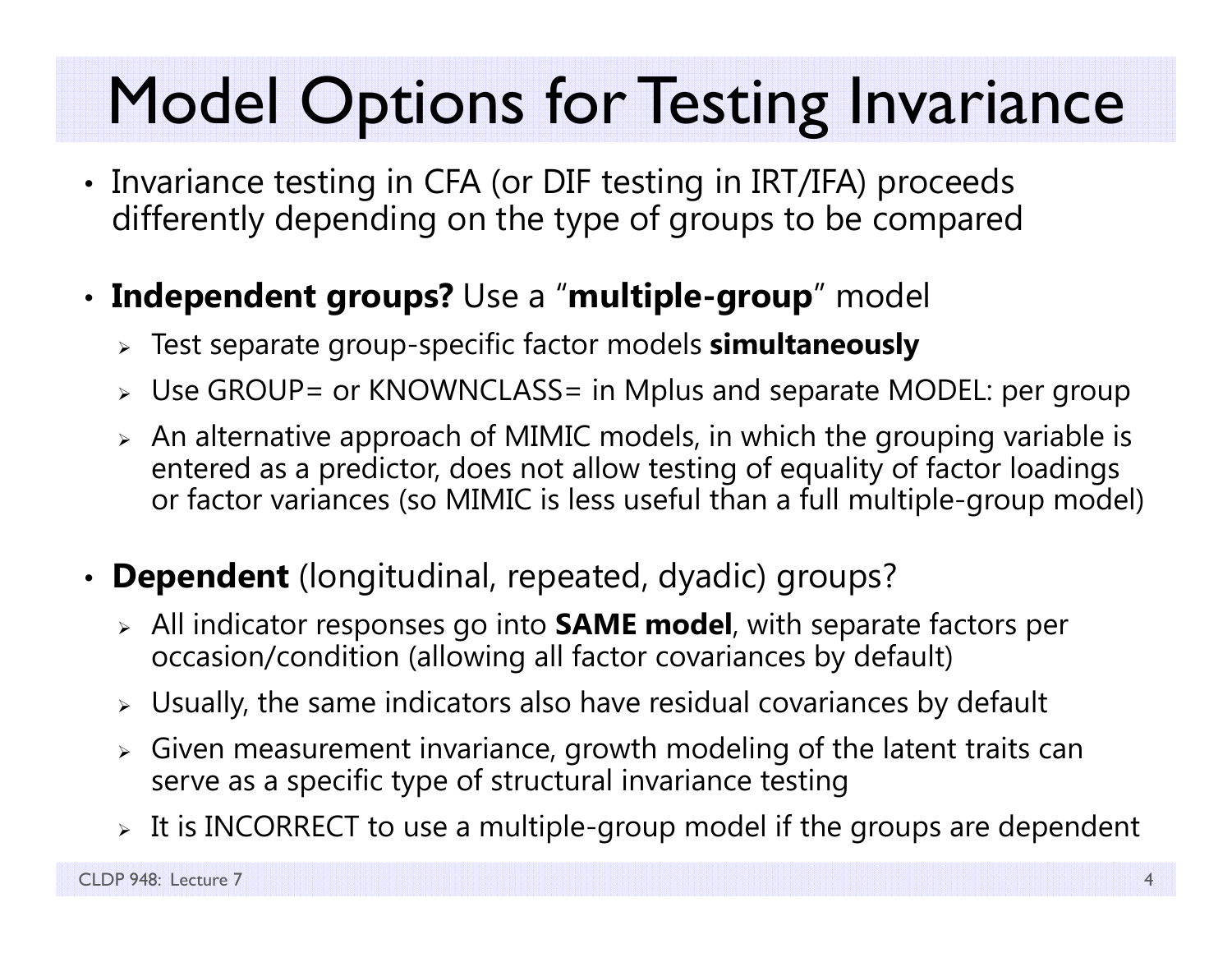## Longitudinal Invariance Model



FYI: A structural model in which all factor means, variances, and covariances are estimated is analogous to a "saturated means, unstructured variance model" for observed variables in MLM terms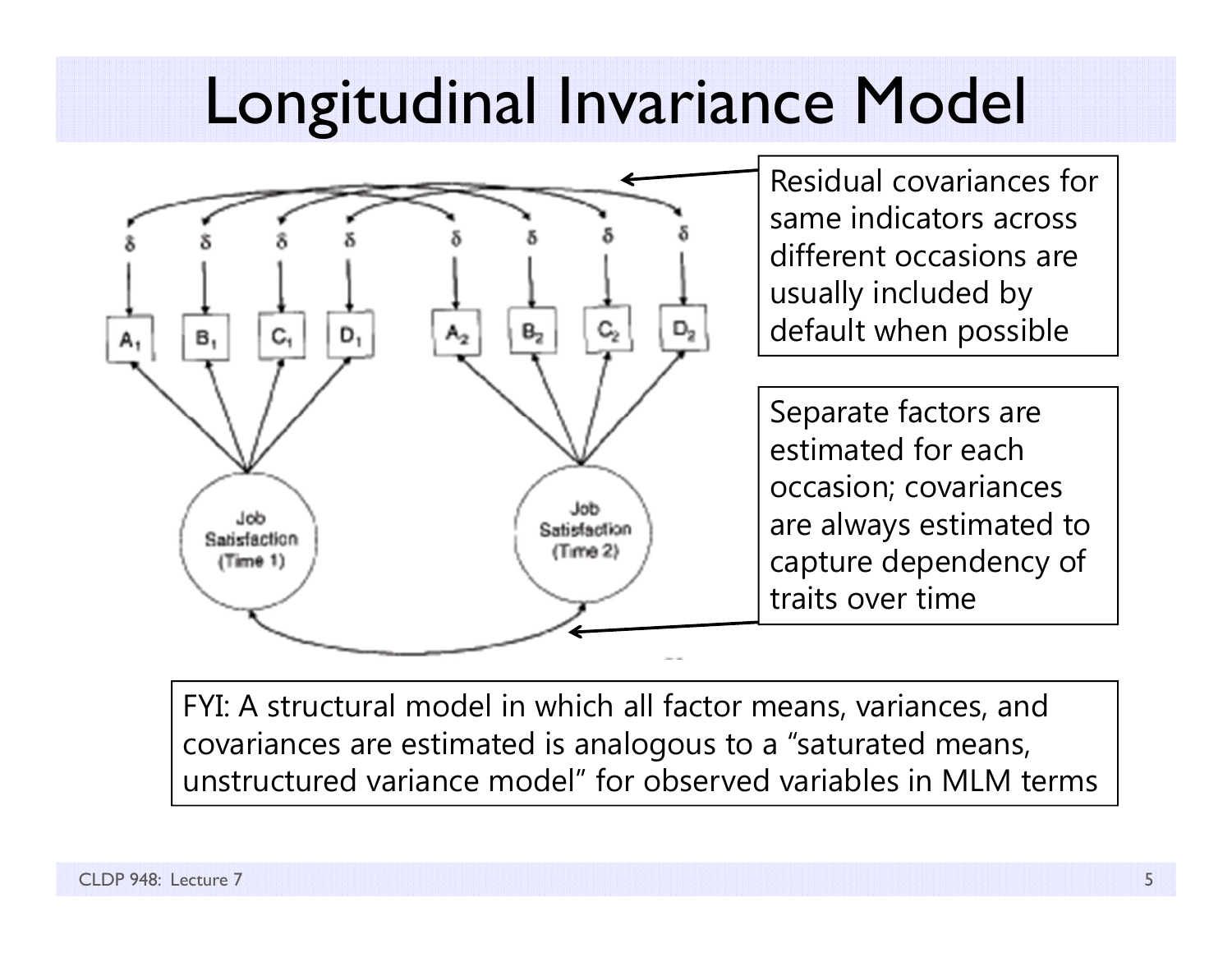Remember the CFA model?Let's start MI testing here....

**We will begin with my preferred default of a fixed factor mean=0 and factor variance=1.**

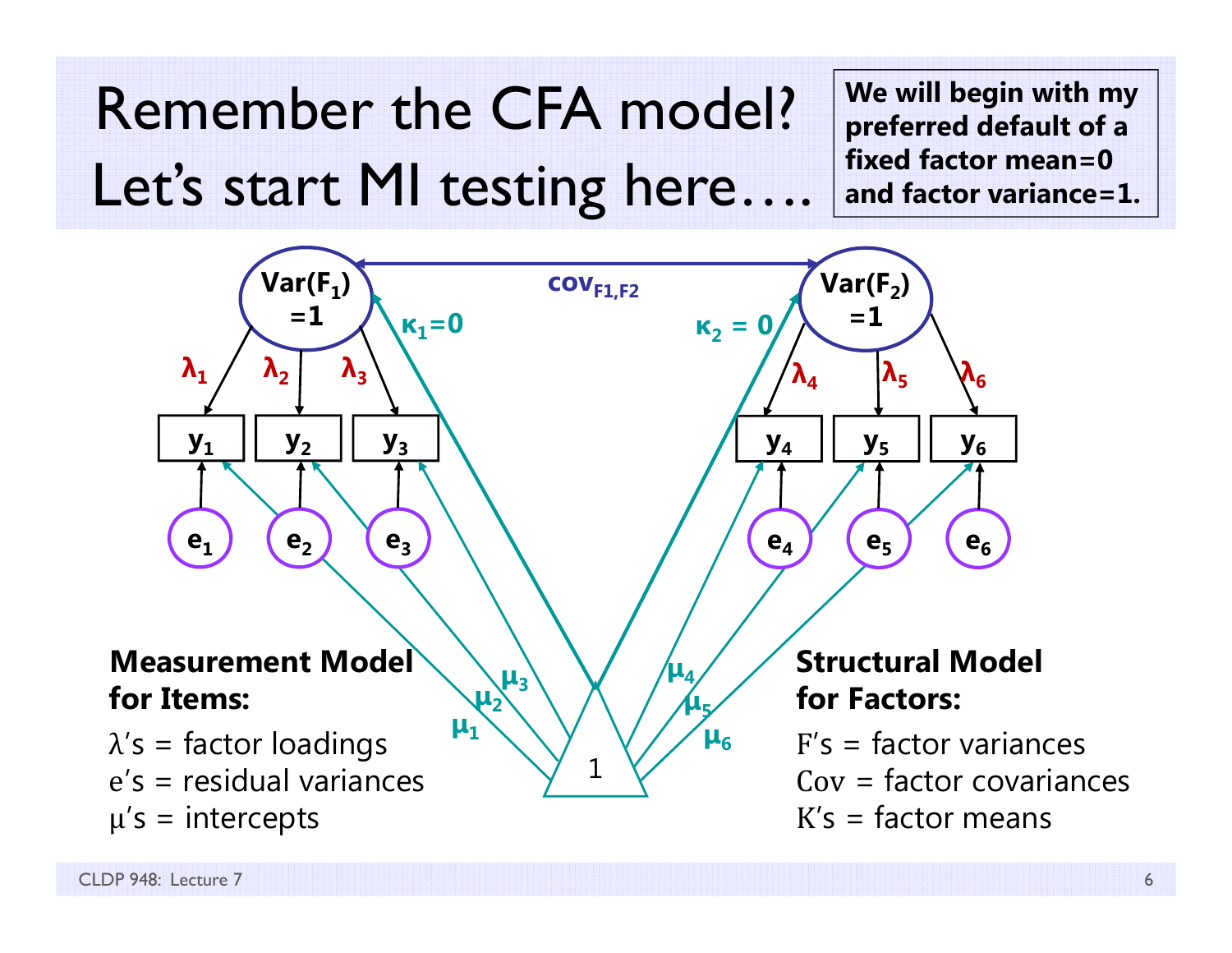### Steps of Testing Invariance across Groups

#### • **Step 0: Omnibus test of equality of the overall indicator (item) covariance matrix across groups**

- $\triangleright\;$  Do the covariances matrices differ between groups, on the whole?
- $\triangleright$  If not, game over. You are done. You have invariance. Congratulations.
- $\triangleright$  Many people disagree with the necessity or usefulness of this test to begin testing invariance… *why might that be* ?
- $\triangleright$  People also differ in whether invariance should go from top-down or bottom-up directions… I favor bottom-up for the same reason.
- • Let's proceed with an example with 2 factors, 6 indicators (3 per factor), and 2 groups…
	- > Total possible # parameters =  $\frac{v(v+1)}{2}$ 2  $+ v =$  $6(6+1)$  $\frac{(n+1)}{2}$  + 6 = 27 per group
	- $\triangleright$  So our COMBINED possible DF = 54 across 2 groups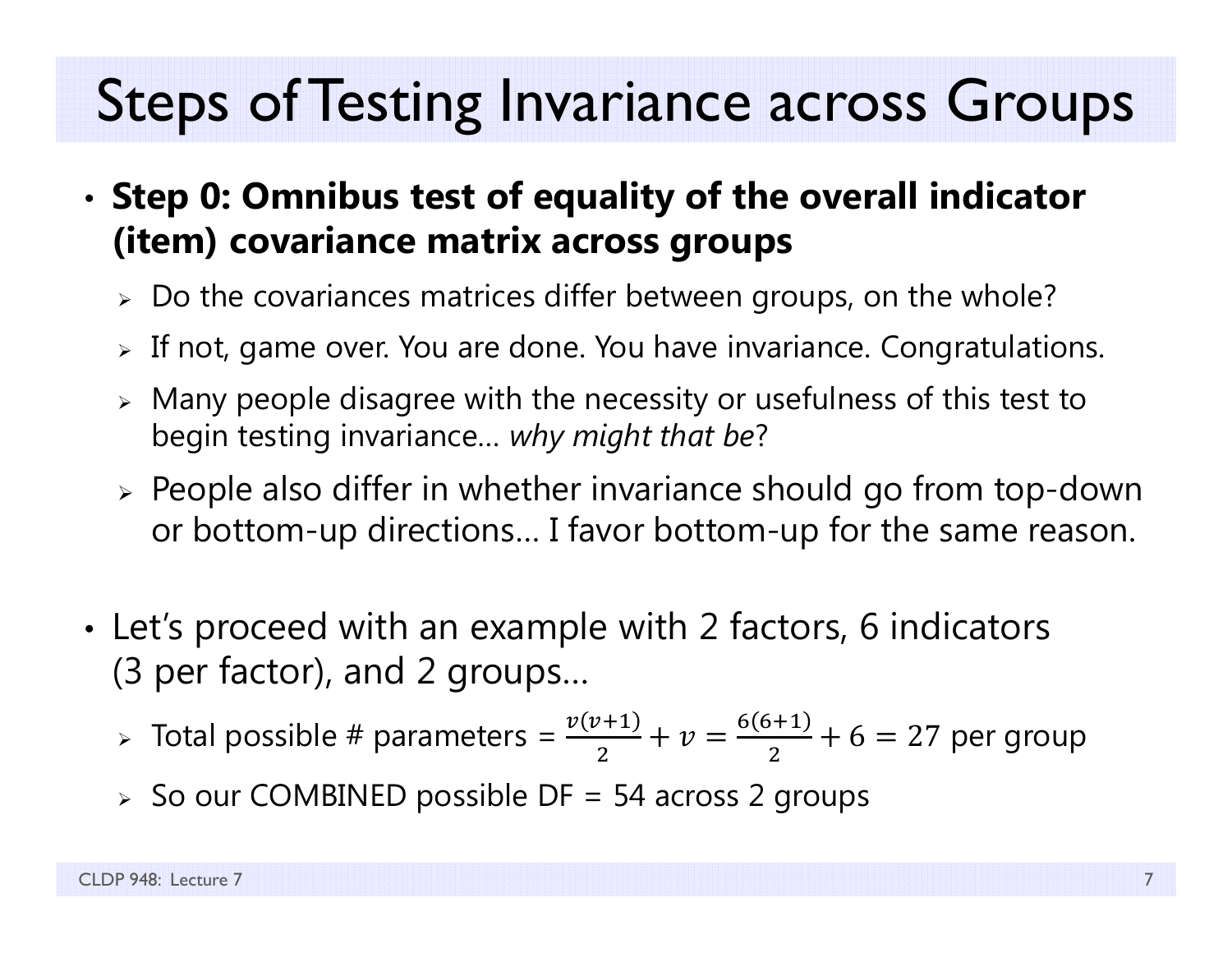# Step 1: Test "Configural" Invariance

- •Do the groups have the same general factor structure?
- • Same number of factors, same pattern of free/0 loadings  $\rightarrow$  same conceptual definition of latent constructs
- •• In practice, begin by testing the factor structure within each group separately, hoping they are "close enough"
- • Then estimate separate group-specific models simultaneously, but **allow all model parameters to differ across groups** 
	- $\triangleright$  This will be the baseline model for further comparisons
	- $\triangleright$  Absolute fit  $\chi2$  and df will be additive across groups (different group sample sizes will result in differential weighting of χ2 across groups)
- • This is as good fit as it gets! From here forward, our goal is to make model fit NOT WORSE by constraining parameters equal
	- $\triangleright$  That means if the configural model fits badly, game over…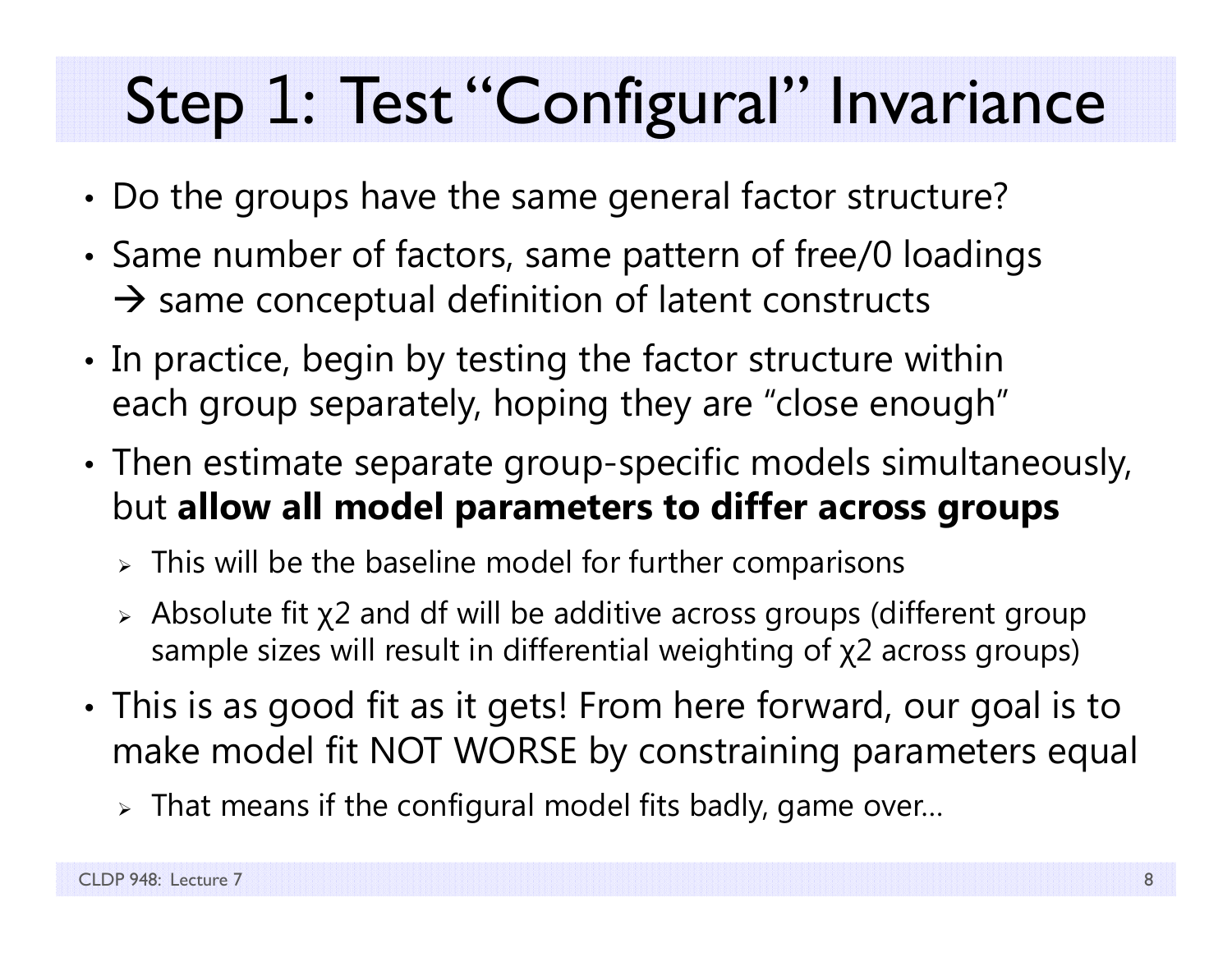## Testing Invariance Constraints

- • As before, we will test whether subtracting parameters worsens model fit via likelihood ratio (aka,  $-2\Delta$ LL,  $\chi^2$ ) tests
	- $\triangleright$  Implemented via a direct difference in H0 model  $\chi^2$  values most often, but this is only appropriate when using regular ML estimation
- • MLR requires a modified version of this —2∆LL test (see Mplus website): http://www.statmodel.com/chidiff.shtml
	- $\triangleright$  Is called a "rescaled likelihood ratio test" when you explain it
	- $\triangleright$  Includes extra steps to incorporate scaling factors (1.00 = regular ML)
	- $\triangleright$  I built you a spreadsheet for this…you're still welcome  $\odot$
- If **removing parameters** (e.g., in invariance testing), H0 model fit can get **worse OR not worse** (as indicated by smaller LL OR by larger  $-2$ LL and  $\chi^2$ )
	- $\triangleright$  This is what we are doing in testing invariance!
- If **adding parameters** (e.g., in adding factors), H0 model fit can get  $\bm{\mathsf{better}}$   $\bm{\mathsf{OR}}$   $\bm{\mathsf{not}}$   $\bm{\mathsf{better}}$  (as indicated by larger LL OR by smaller  $-2$ LL and  $\chi^2$ )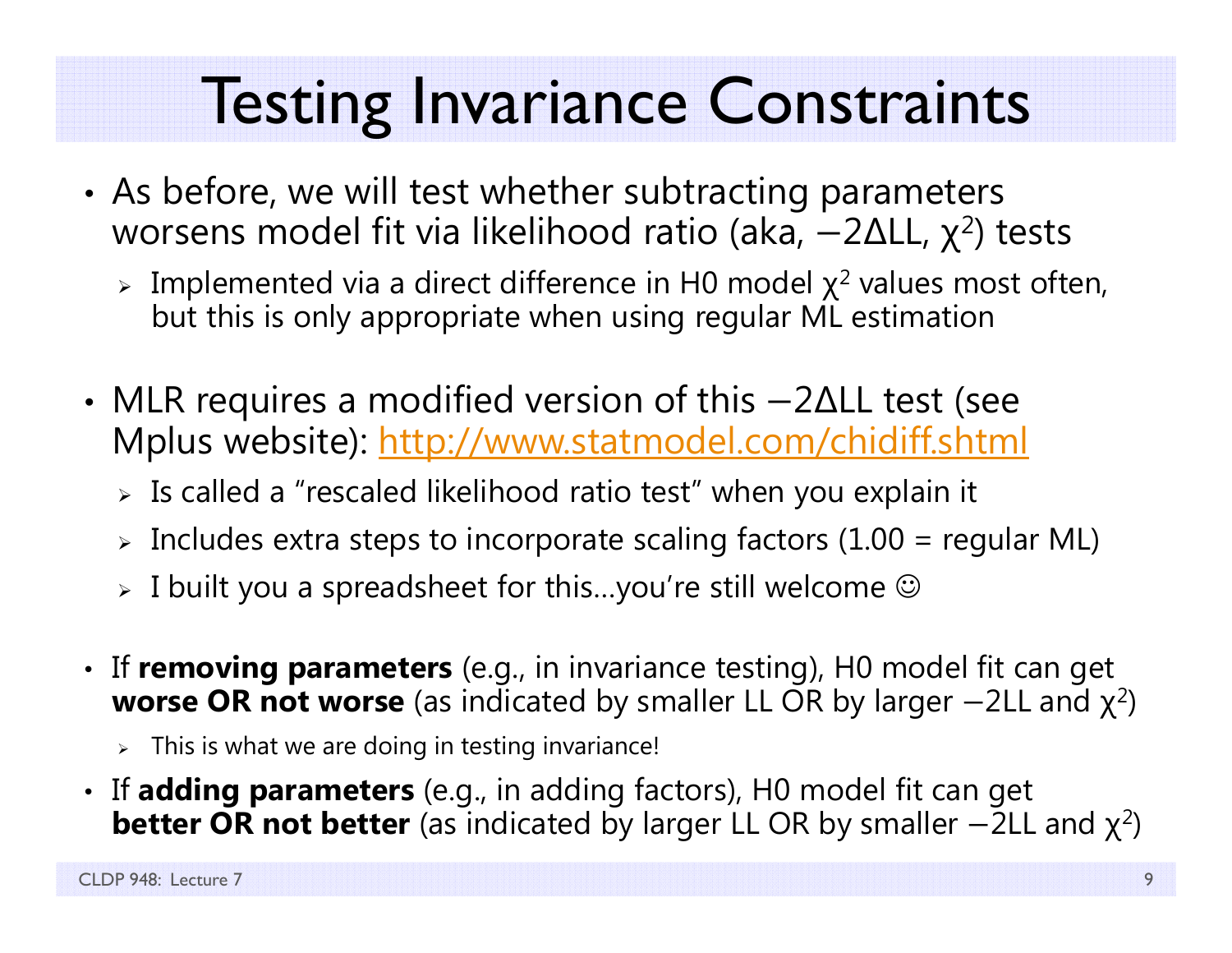#### Testing Nested Models via  $-2\Delta$ LL

- • $\bullet$  Comparing nested models via a "**likelihood ratio test**"  $\rightarrow$ െ **2 ∆LL** (MLR rescaled version)
	- **⊳** 1. Calculate −2ΔLL = −2\*(LL<sub>fewer</sub> LL<sub>more</sub>)
- Note: Your LL will always be listed as the **H0** (H1 is for the saturated, perfectly fitting model)
- 2. Calculate **difference scaling correction** =  $(\text{\#params}_{\text{fewer}}^*$ scale $_{\text{fewer}}^*$ ) – ( $\text{\#params}_{\text{more}}^*$ scale $_{\text{more}}^*$ ) (#parms<sub>fewer</sub> – #parms<sub>more</sub>)

Fewer = simpler model More = more parameters

- 3. Calculate **rescaled difference** <sup>=</sup> − 2 ∆LL / scaling correction
- > 4. Calculate **∆df** = #parms<sub>more</sub> #parms<sub>fewer</sub>
- 5. **Compare rescaled difference to χ 2 with df <sup>=</sup> ∆df**
	- Add 1 parameter? LL $_{\rm diff}$  > 3.84, add 2 parameters: LL $_{\rm diff}$  > 5.99...
	- Absolute values of LL are meaningless (is relative fit only)
	- **Process generalizes to any other model estimated using maximum likelihood (such as IRT/IFA) that provides an H0 LL**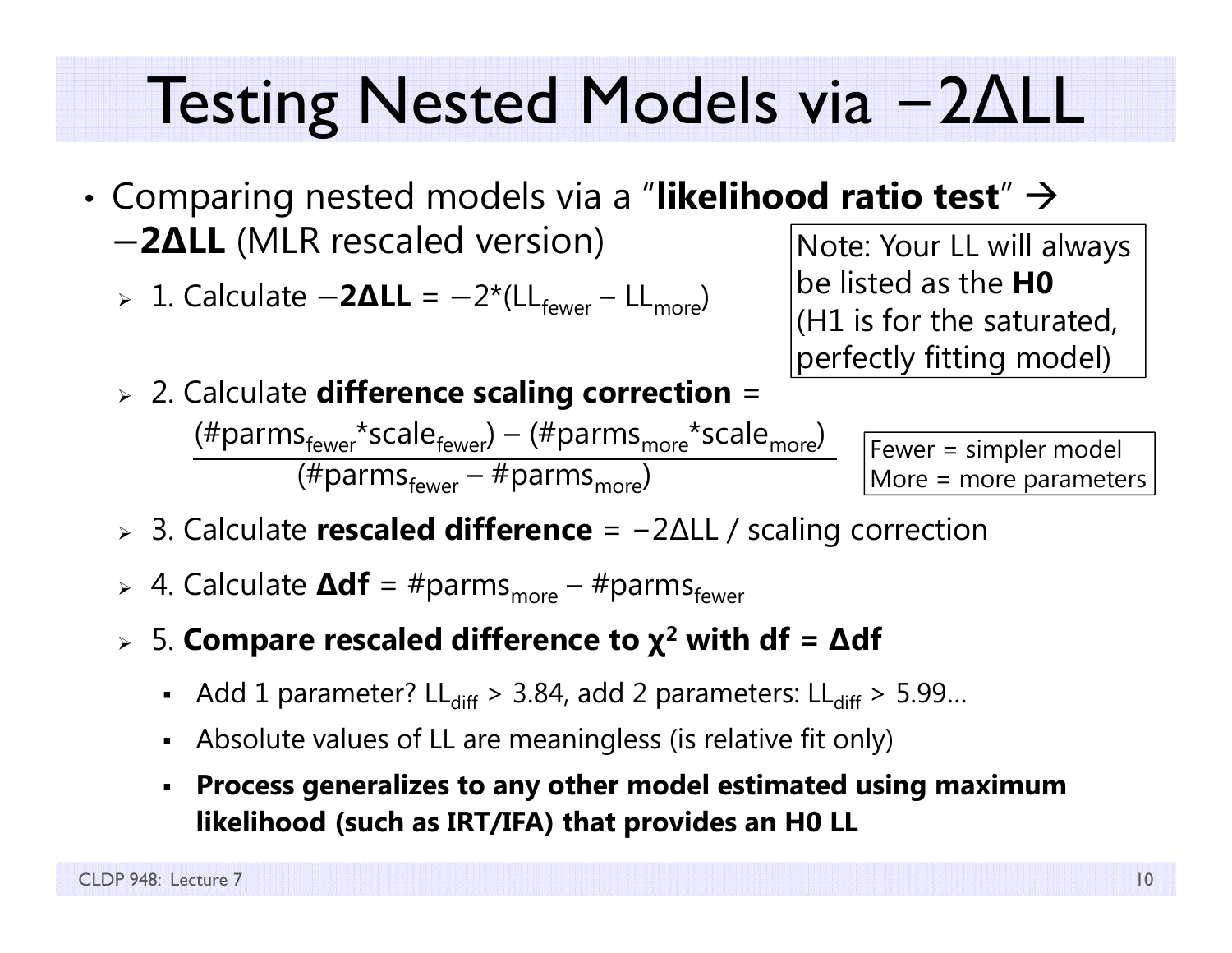### **1. Configural** Invariance Model: Same Factor Structure; All Parameters Separate

**Total DF across groups = 54 – 38 = 16 =**  $\sqrt{54 - (12\mu + 12\sigma_{e}^2 + 12\lambda + 0\sigma_{F}^2 + 2\sigma_{F12} + 0\kappa_{F})} = 16$ 

#### Group 1 (subscript = item, group): Group 2 (subscript = item, group):

- $y_{11} = \mu_{11} + \lambda_{11}F_1 + e_{11}$
- $y_{21} = \mu_{21} + \lambda_{21}F_1 + e_{21}$
- $y_{31} = \mu_{31} + \lambda_{31}F_1 + e_{31}$
- $y_{41} = \mu_{41} + \lambda_{41}F_2 + e_{41}$
- $y_{51} = \mu_{51} + \lambda_{51}F_2 + e_{51}$
- $y_{61} = \mu_{61} + \lambda_{61}F_2 + e_{61}$
- Estimated factor covariance, but both factor means  $= 0$ and both factor variances  $= 1$

• 
$$
y_{12} = \mu_{12} + \lambda_{12}F_1 + e_{12}
$$

• 
$$
y_{22} = \mu_{22} + \lambda_{22}F_1 + e_{22}
$$

•  $y_{32} = \mu_{32} + \lambda_{32}F_1 + e_{32}$ 

• 
$$
y_{42} = \mu_{42} + \lambda_{42}F_2 + e_{42}
$$

• 
$$
y_{52} = \mu_{52} + \lambda_{52}F_2 + e_{52}
$$

- $y_{62} = \mu_{62} + \lambda_{62}F_2 + e_{62}$
- Estimated factor covariance, but both factor means  $= 0$ and both factor variances  $= 1$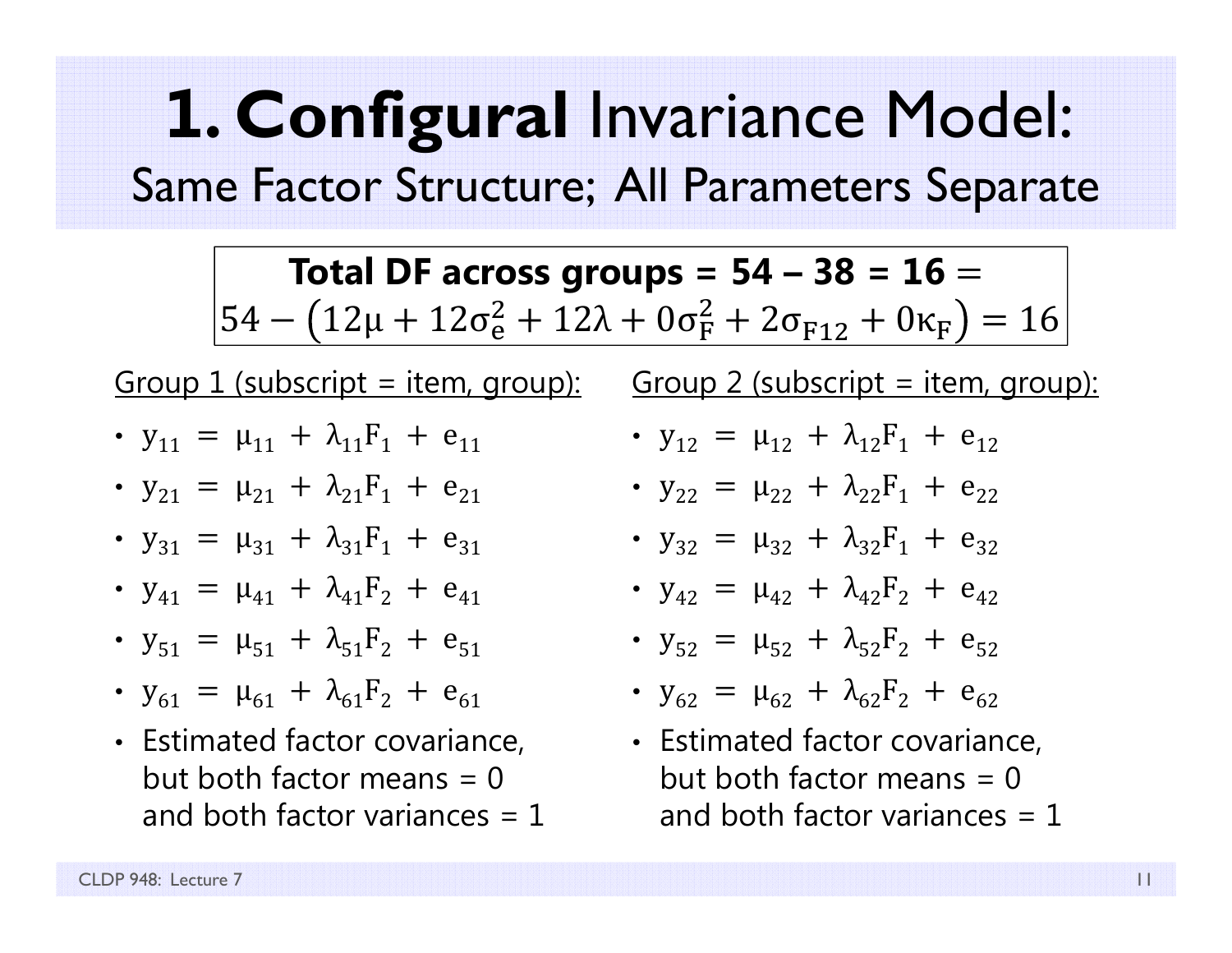## Step 2: Test "**Metric**" Invariance

- Also called "**weak** factorial invariance"
- • Do the groups have the same **factor loadings**?
	- $\triangleright$  Each indicator is still allowed to have a different loading within a group (i.e., this is not a tau-equivalent model)
	- Loadings for *same indicator* are constrained equal *across groups*
- • Estimate all newly constrained factor loadings, but **fix all factor variances to 1 in the reference group**  (freely estimate all factor variances in other group)
	- Why? Loadings for marker items (fixed=1 for identification) would be assumed invariant, and thus they could not be tested
	- $\triangleright$  This alternative specification allows us to evaluate ALL loadings and still identify the model (see Yoon & Millsap, 2007), which is BETTER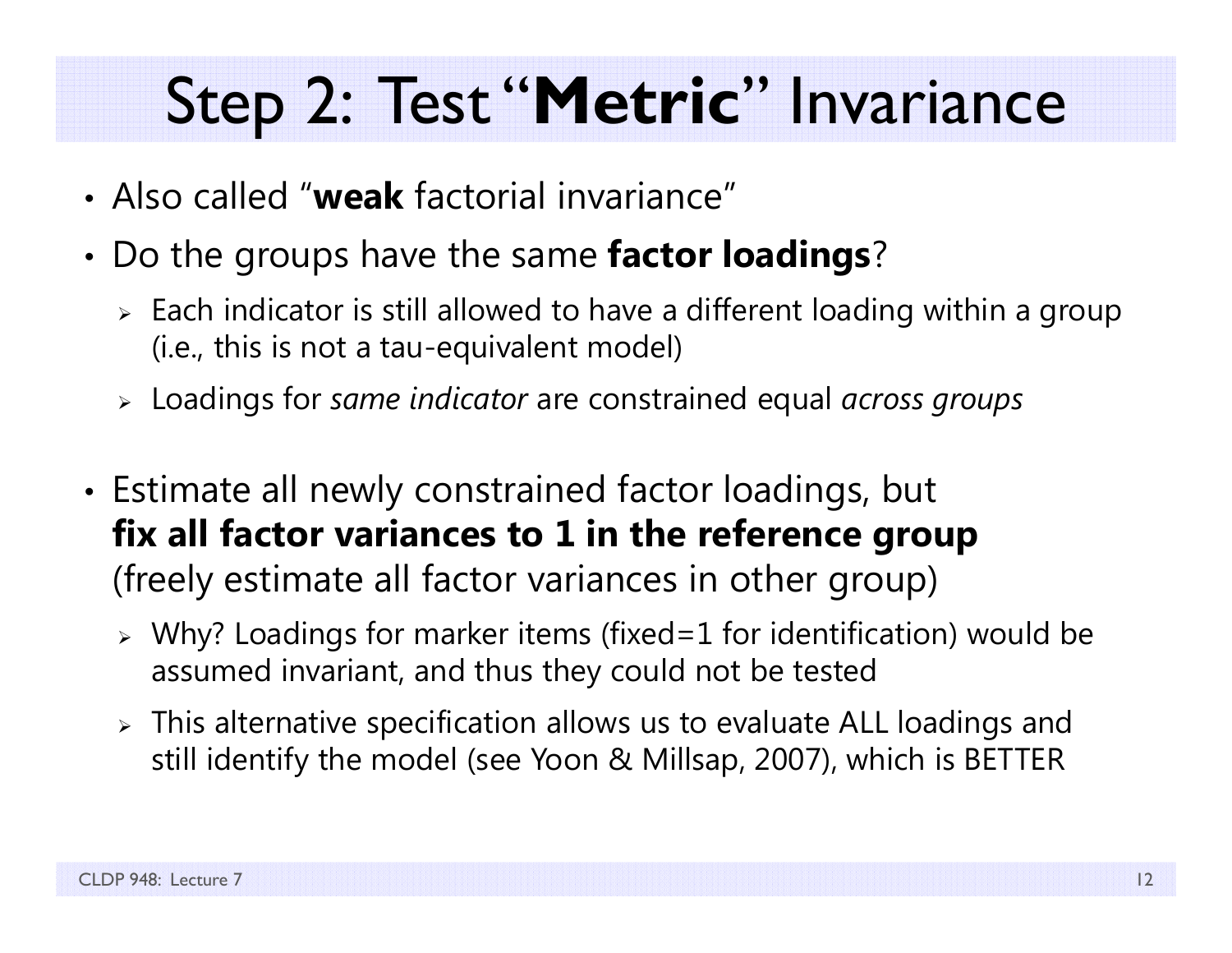**2. Metric** Invariance Model: Same Factor Loadings Only (saves 4 df)

**Total DF across groups = 54 – 34 = 20 =**  $\left[ 54 - \left( 12 \mu + 12 \sigma_{\rm e}^2 + {\bf 6} \boldsymbol{\lambda} + {\bf 2} \sigma_{\rm F}^2 + 2 \sigma_{\rm F12} + 0 \kappa_{\rm F} \right) = 20$ 

Group  $1$  (subscript = item, group):

- $y_{11} = \mu_{11} + \lambda_1 F_1 + e_{11}$
- $y_{21} = \mu_{21} + \lambda_2 F_1 + e_{21}$
- $y_{31} = \mu_{31} + \lambda_3 F_1 + e_{31}$
- $y_{41} = \mu_{41} + \lambda_4 F_2 + e_{41}$
- $y_{51} = \mu_{51} + \lambda_5 F_2 + e_{51}$
- $y_{61} = \mu_{61} + \lambda_6 F_2 + e_{61}$
- **Both factor variances = 1 for identification**, factor covariance is estimated, but both factor means are STILL  $= 0$

Group  $2$  (subscript = item, group):

- $y_{12} = \mu_{12} + \lambda_1 F_1 + e_{12}$
- $y_{22} = \mu_{22} + \lambda_2 F_1 + e_{22}$
- $y_{32} = \mu_{32} + \lambda_3 F_1 + e_{32}$
- $y_{42} = \mu_{42} + \lambda_4 F_2 + e_{42}$
- $y_{52} = \mu_{52} + \lambda_5 F_2 + e_{52}$
- $y_{62} = \mu_{62} + \lambda_6 F_2 + e_{62}$
- **Both factor variances are now estimated,** factor covariance is still estimated, but both factor means are STILL  $= 0$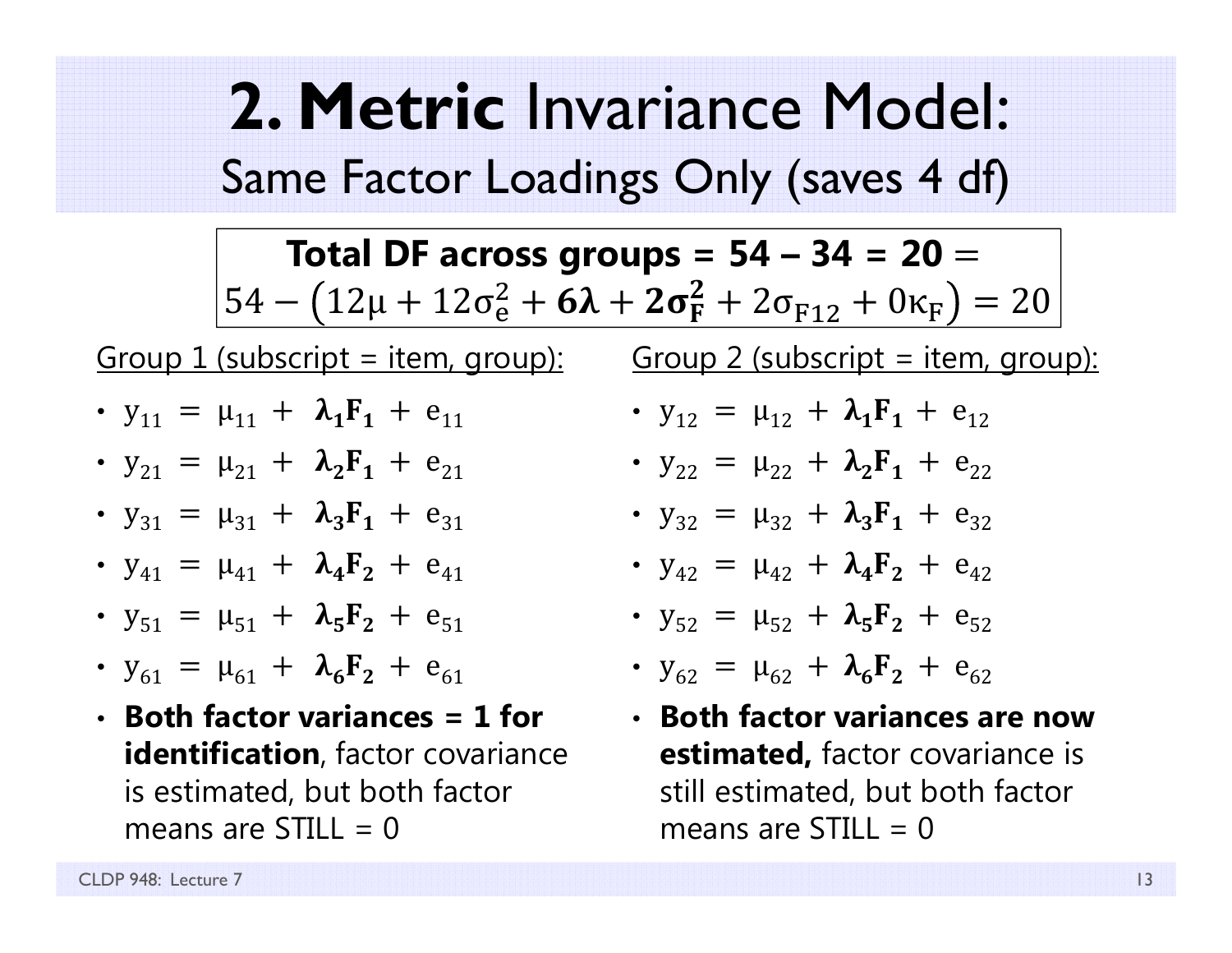# 2. **Metric** Invariance Model

- • Compare metric invariance to configural invariance model: **Is the model fit not worse** (-2∆LL not significant)?
	- $\triangleright$  Check that factor variances are fixed to 1 in reference group only: they should be freely estimated in the other group, otherwise you are imposing a structural constraint (that groups have same variability) too
	- Otherwise, inspect the **modification indices** (voo-doo) to see if there are any indicators whose loadings want to differ across groups
	- $\triangleright$  Retest the model as needed after releasing one loading at a time, starting with the largest modification index, and continue until your partial metric invariance model is **not worse** than the configural model
- • Do you have partial metric invariance (1+ loading per factor)?
	- $\triangleright$  Your trait is (sort of) measured in the same way across groups
	- $\triangleright$  If not, it doesn't make sense to evaluate how relationships involving the factor differ across groups (because the factor itself differs)
	- $\triangleright\;$  Even if full invariance holds, check the modification indices anyway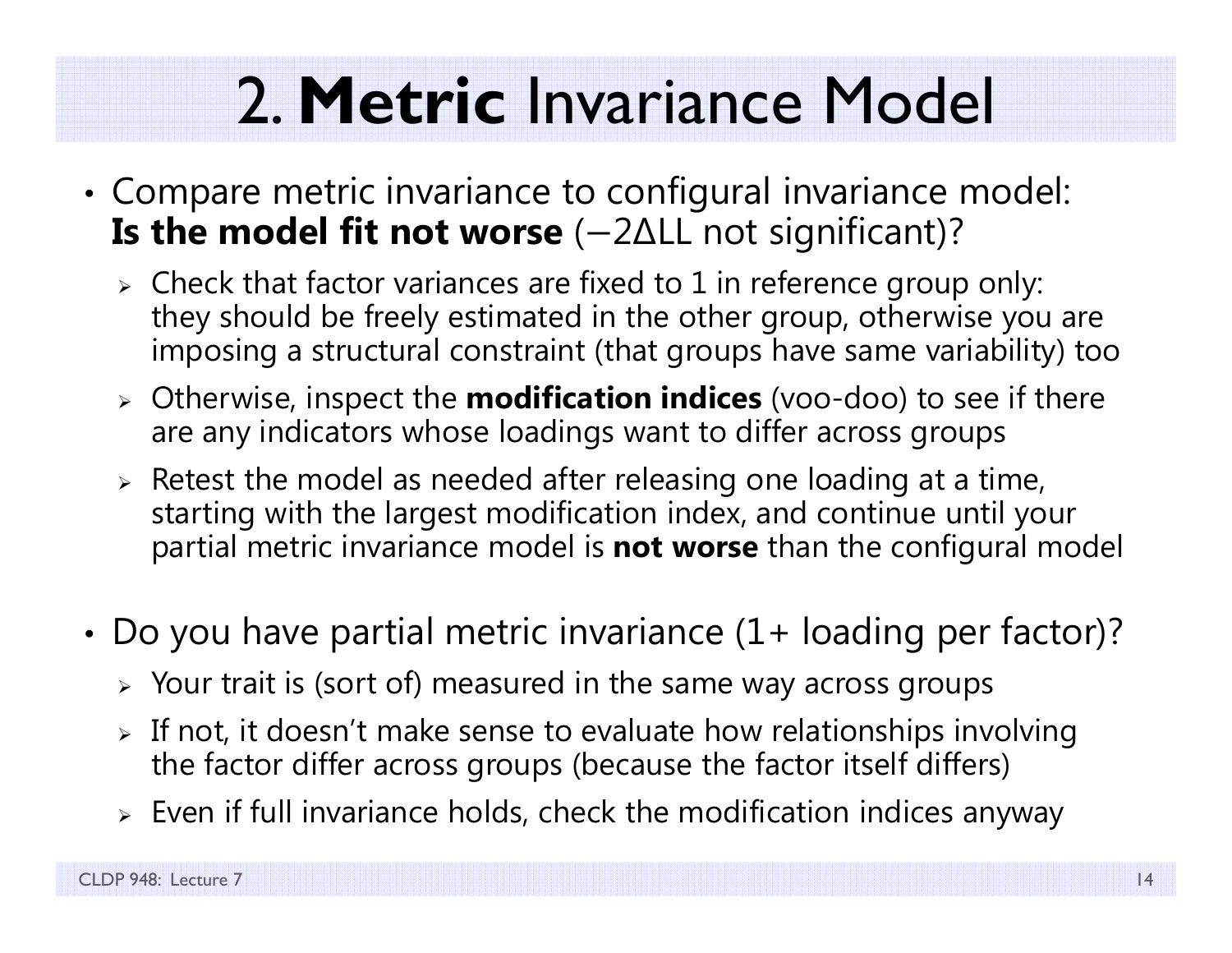## Step 3: Test "**Scalar**" Invariance

- •Also called "**strong** factorial invariance"
- • Do the groups have the same **indicator intercepts**?
	- $\triangleright$  Each indicator is still allowed to have a different intercept, but intercepts for same indicator are constrained equal across groups
	- $\triangleright$  Indicators that failed metric invariance traditionally do not get tested for scalar invariance, but they can be
	- $\triangleright$  Scalar invariance is required for factor mean comparisons!
- •• Previous (partial) metric invariance model is starting point
- • Estimate all newly constrained intercepts, but **fix the factor means to 0 in reference group** (free the factor means in the other group)
	- Why? Intercepts for marker items (if fixed=0 for identification) would be assumed invariant, and thus they could not be tested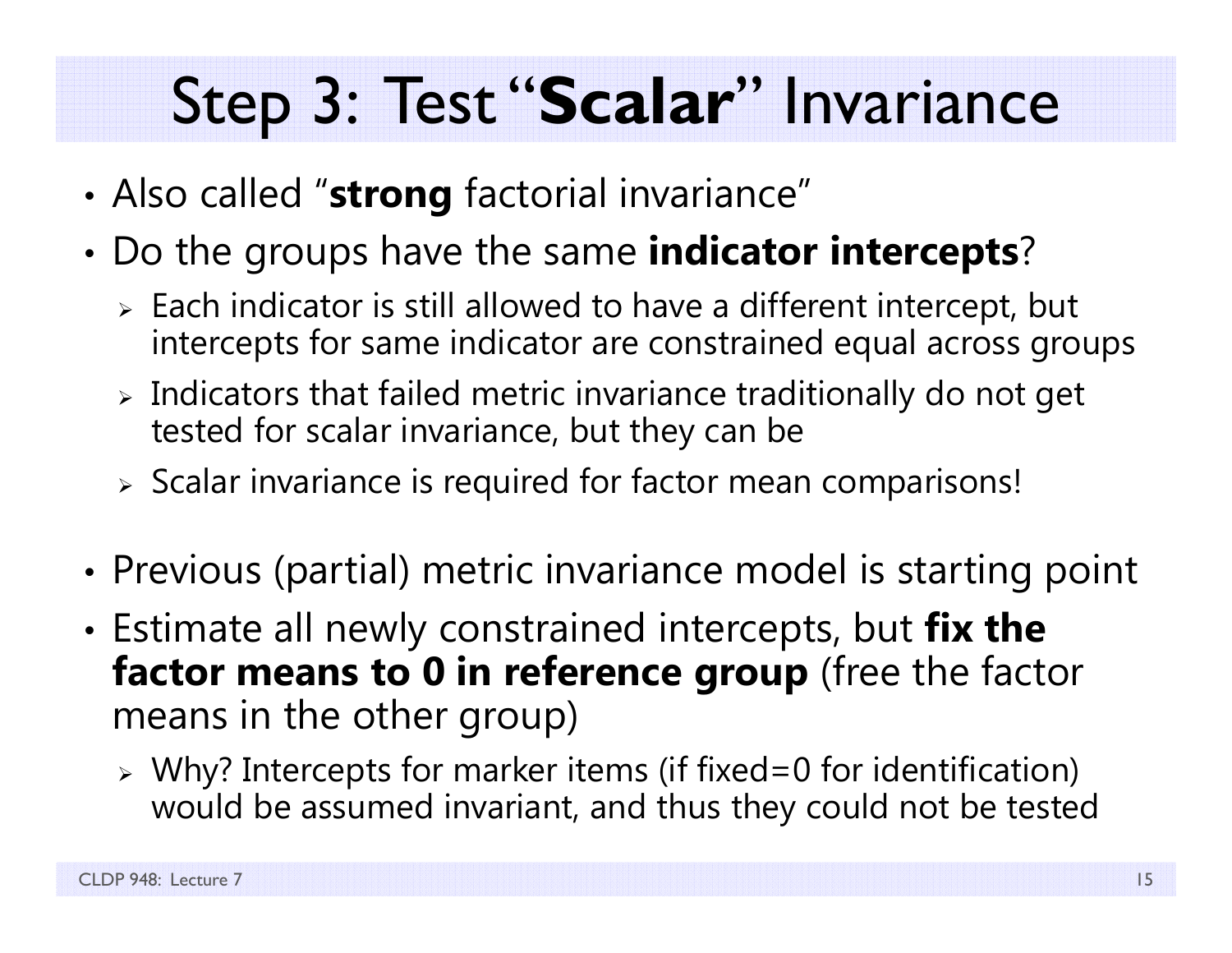## **3. Scalar** Invariance Model:

Same Factor Loadings + Same Intercepts (saves +4 df)

**Total DF across groups =**  $54 - 30 = 24 = 1$ 54 –  $(6\mu + 12\sigma_e^2 + 6\lambda + 2\sigma_F^2 + 2\sigma_{F12} + 2\kappa_F) = 24$ 

Group  $1$  (subscript = item, group):

- $y_{11} = \mu_1 + \lambda_1 F_1 + e_{11}$
- $y_{21} = \mu_2 + \lambda_2F_1 + e_{21}$
- $y_{31} = \mu_3 + \lambda_3F_1 + e_{31}$
- $y_{41} = \mu_4 + \lambda_4 F_2 + e_{41}$
- $y_{51} = \mu_5 + \lambda_5 F_2 + e_{51}$
- $y_{61} = \mu_6 + \lambda_6 F_2 + e_{61}$
- **Both factor variances fixed to 1, both factor means fixed to 0 for identification**, factor covariance is still estimated

Group  $2$  (subscript = item, group):

- $y_{12} = \mu_1 + \lambda_1 F_1 + e_{12}$
- $y_{22} = \mu_2 + \lambda_2F_1 + e_{22}$
- $y_{32} = \mu_3 + \lambda_3F_1 + e_{32}$
- $y_{42} = \mu_4 + \lambda_4 F_2 + e_{42}$
- $y_{52} = \mu_5 + \lambda_5 F_2 + e_{52}$
- $y_{62} = \mu_6 + \lambda_6 F_2 + e_{62}$
- **Both factor variances estimated, both factor means estimated to become mean differences,** and factor covariance is still estimated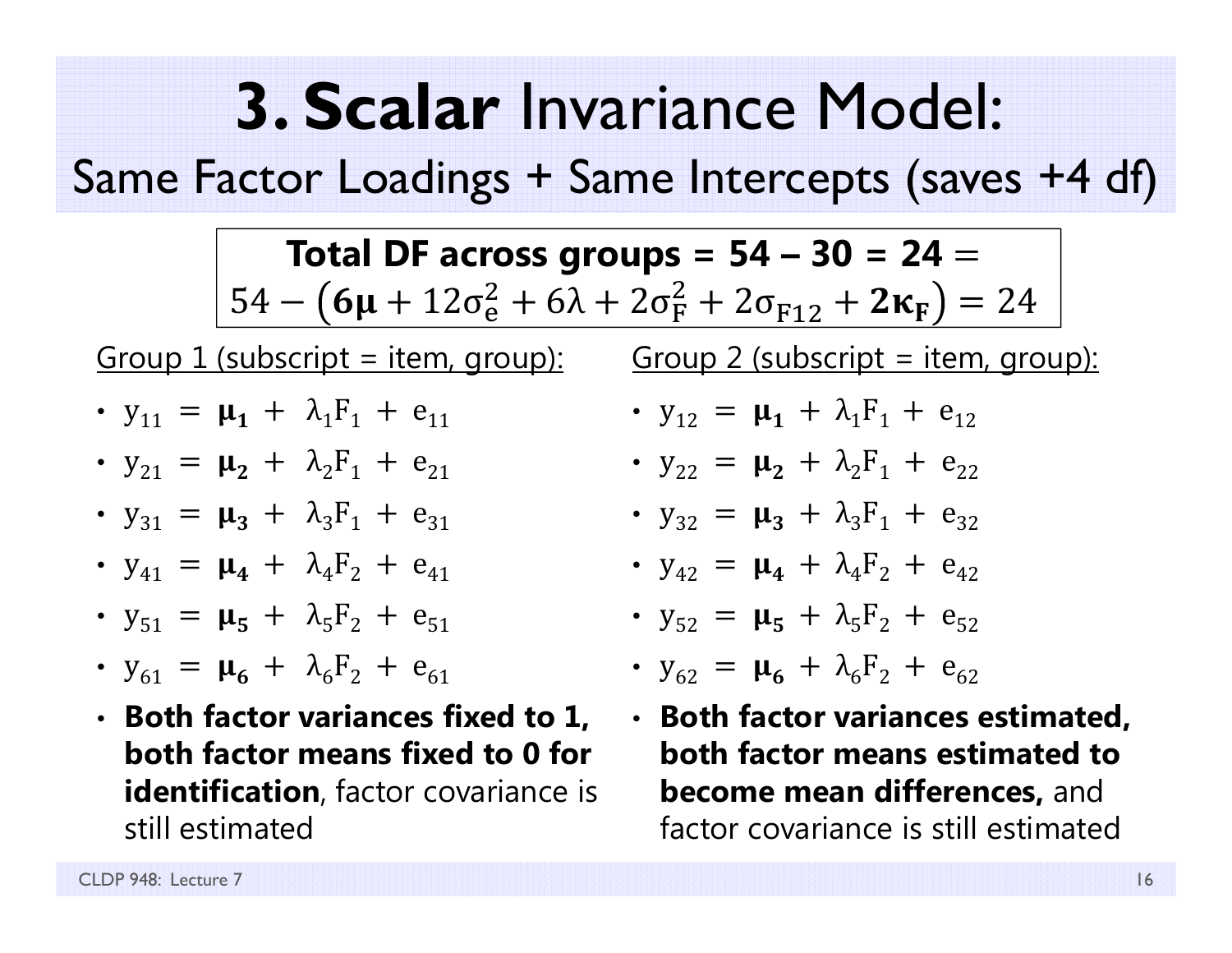## Implications of Non-Invariance



#### **Without metric invariance:**

Because unequal loadings implies non-parallel slopes, the intercept will differ as a result. The size of the difference depends on where trait=0.

This is why scalar invariance is often not tested if metric invariance fails for a given indicator.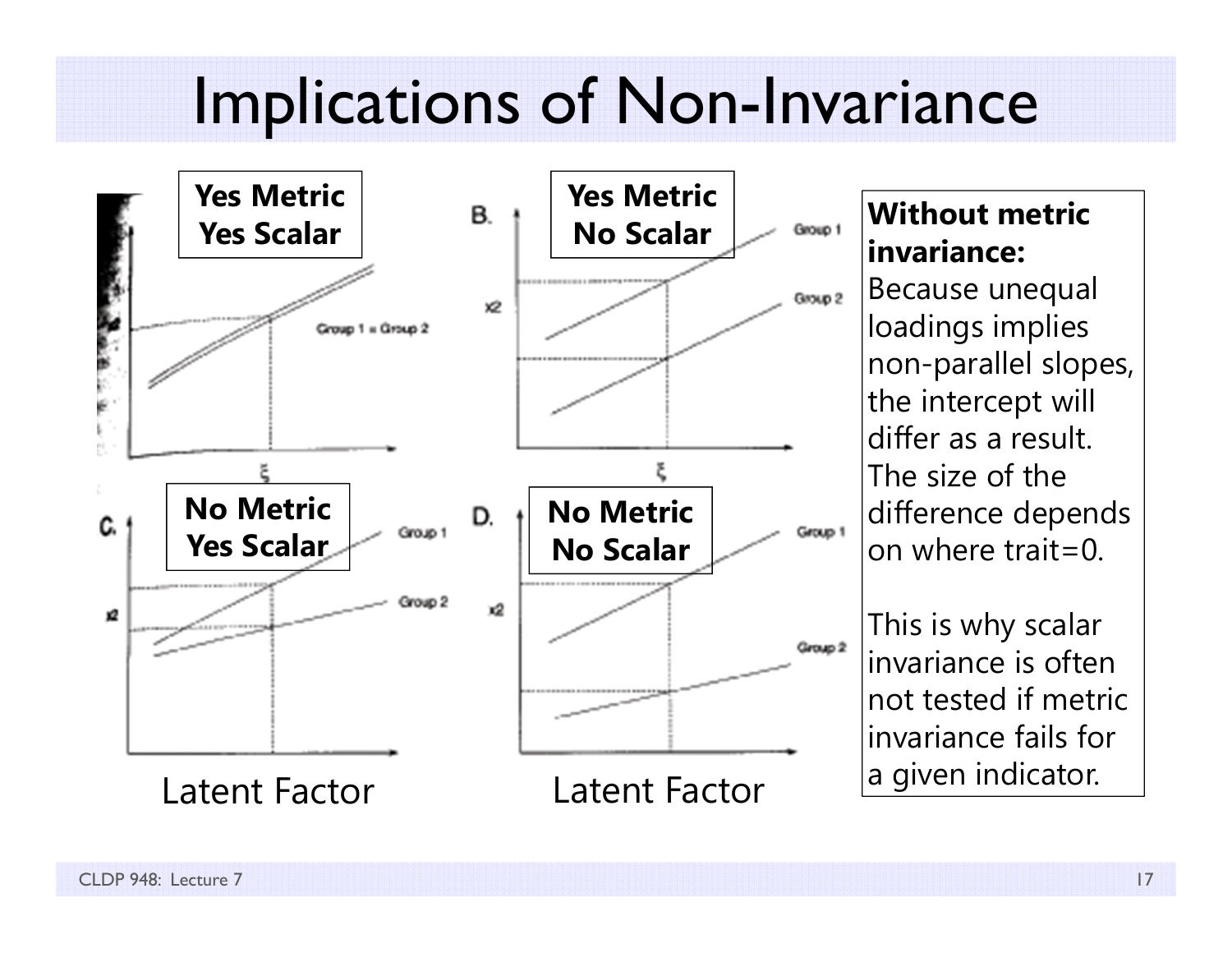# 3. **Scalar** Invariance Model

- • Compare scalar invariance to last metric invariance model: **Is the model fit not worse** (-2∆LL not significant)?
	- $\triangleright$  Check that factor means are fixed to 0 in reference group only: they should be freely estimated in the other group, otherwise you are imposing a structural constraint (groups have same means) too
	- Otherwise, inspect the **modification indices** (voo-doo) to see if there are any indicators whose intercepts want to differ across groups
	- $\triangleright$  Retest the model as needed after releasing one intercept at a time, starting with the largest modification index, and continue until your partial scalar invariance model is **not worse** than last metric model
- • Do you have partial scalar invariance (1+ intercept per factor)?
	- $\triangleright$  Your trait is (sort of) responsible for mean differences across groups
	- $\triangleright$  If not, it doesn't make sense to evaluate factor means differs across groups (because something else is causing those differences)
	- $\triangleright\;$  Even if full invariance holds, check the modification indices anyway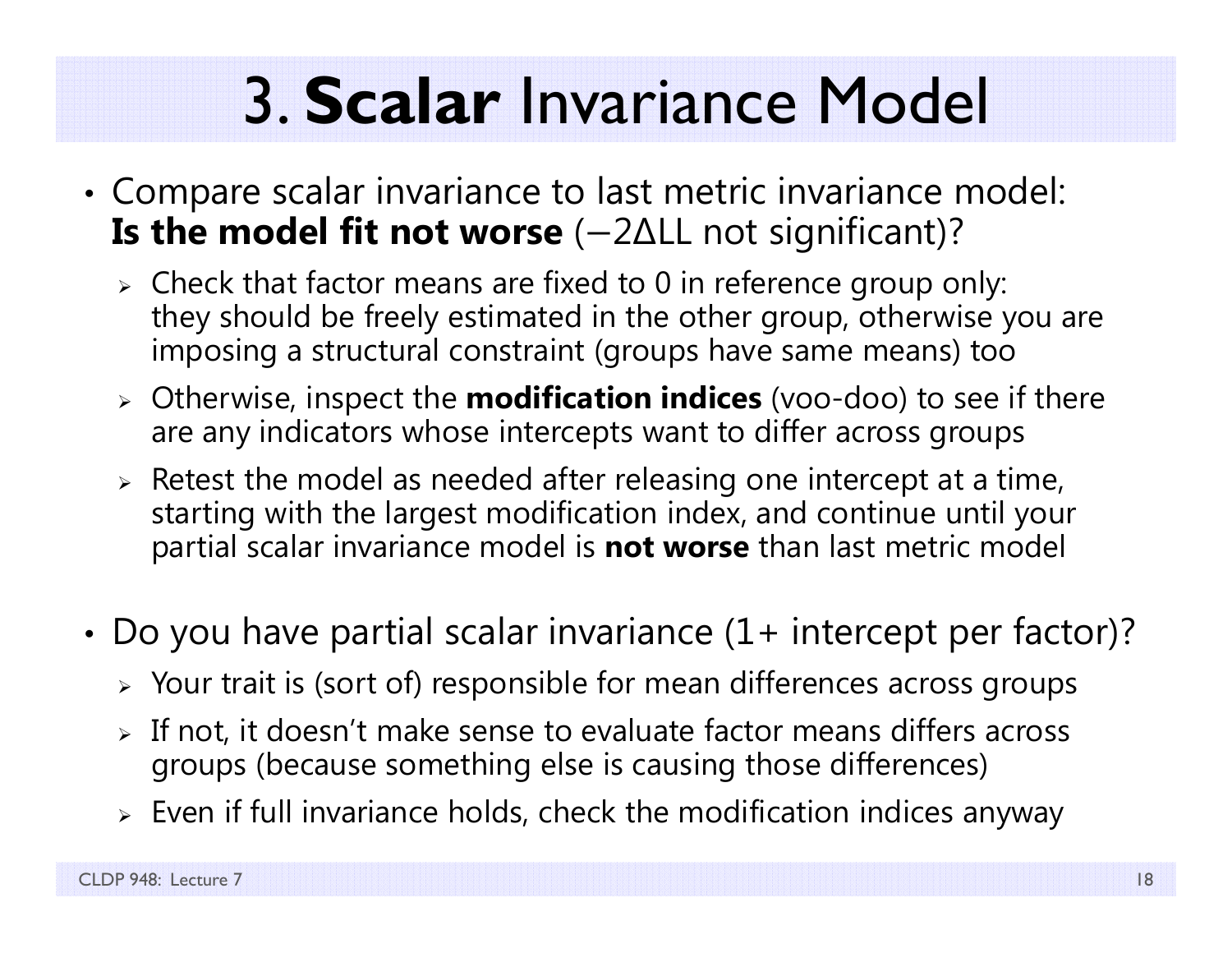### Step 4: Test **Residual Variance** Invariance

- Also called "**strict** factorial invariance"
- • Do the groups have the same **residual variances**?
	- $\triangleright$  Each indicator is still allowed to have a different residual variance (i.e., this is not a parallel items model), but residual variances for *same indicator* are constrained equal *across groups*
	- $\triangleright$  Indicators that failed scalar invariance traditionally do not get tested for residual variance invariance (although they could be)
	- $\triangleright$  Residual invariance is of debatable importance, because it means that whatever causes "not the factor" does not differ by group
	- $\triangleright$  Equal residual variances are commonly misinterpreted to mean "equal reliabilities"—this is ONLY the case if the factor variances are the same across groups, too (stay tuned)
- • $\bm{\cdot}$  This is the last step of "measurement invariance"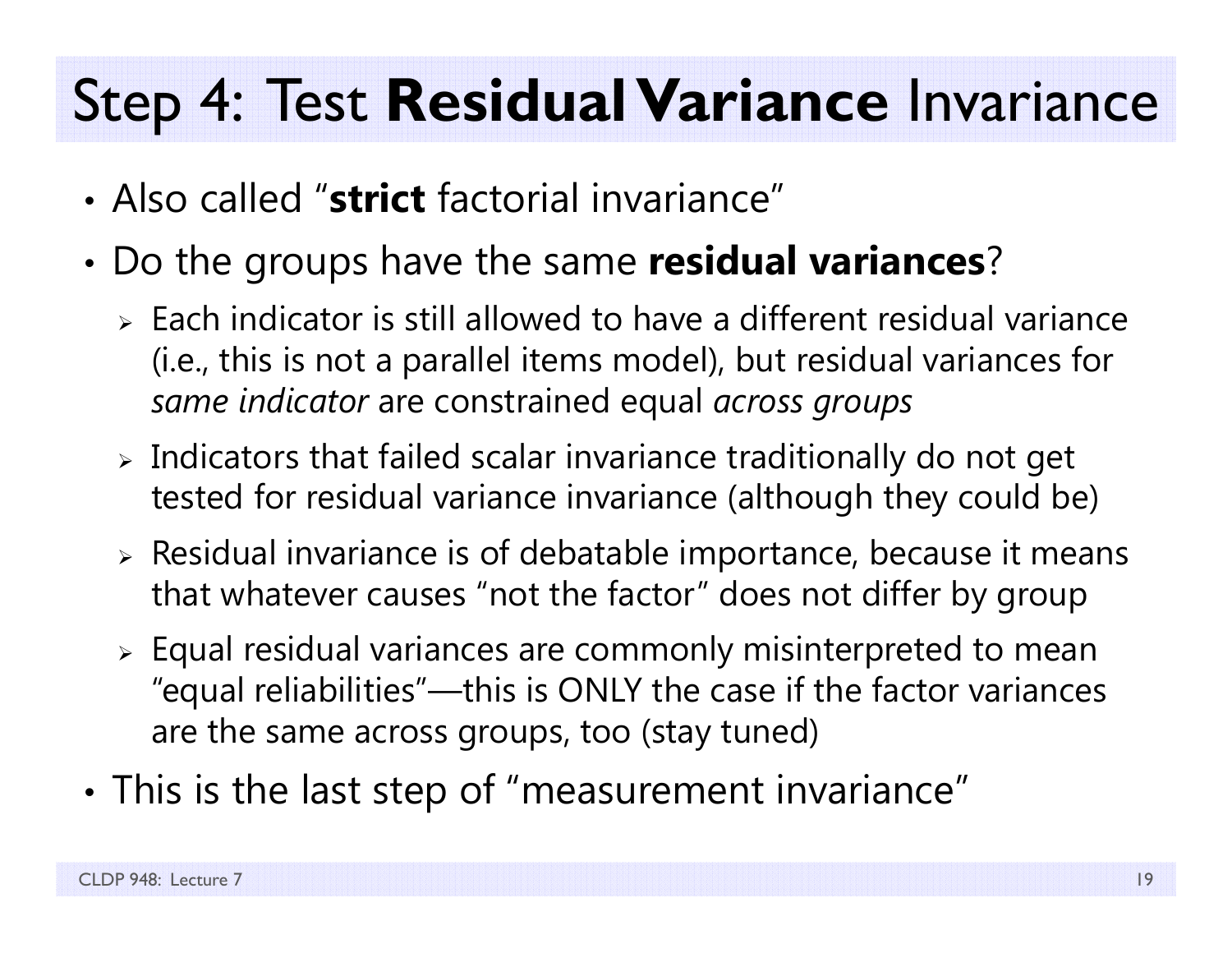**4. Residual** Invariance Model: + Same Residual Variances (saves +6 df)

**Total DF across groups =**  $54 - 24 = 30 = 1$ 54 —  $(6\mu + 6\sigma_{\rm e}^2 + 6\lambda + 2\sigma_{\rm F}^2 + 2\sigma_{\rm F12} + 2\kappa_{\rm F}) = 30$ 

Group  $1$  (subscript = item, group):

- $y_{11} = \mu_1 + \lambda_1 F_1 + e_1$
- $y_{21} = \mu_2 + \lambda_2F_1 + e_2$
- $y_{31} = \mu_3 + \lambda_3 F_1 + e_3$
- $y_{41} = \mu_4 + \lambda_4 F_2 + e_4$
- $y_{51} = \mu_5 + \lambda_5 F_2 + e_5$
- $y_{61} = \mu_6 + \lambda_6 F_2 + e_6$
- **Both factor variances fixed to 1, both factor means fixed to 0 for identification**, factor covariance is still estimated

Group  $2$  (subscript = item, group):

• 
$$
y_{12} = \mu_1 + \lambda_1 F_1 + e_1
$$

• 
$$
y_{22} = \mu_2 + \lambda_2 F_1 + e_2
$$

- $y_{32} = \mu_3 + \lambda_3 F_1 + e_3$
- $y_{42} = \mu_4 + \lambda_4 F_2 + e_4$

• 
$$
y_{52} = \mu_5 + \lambda_5 F_2 + e_5
$$

• 
$$
y_{62} = \mu_6 + \lambda_6 F_2 + e_6
$$

• **Both factor variances estimated, both factor means estimated to become mean differences,** and factor covariance is still estimated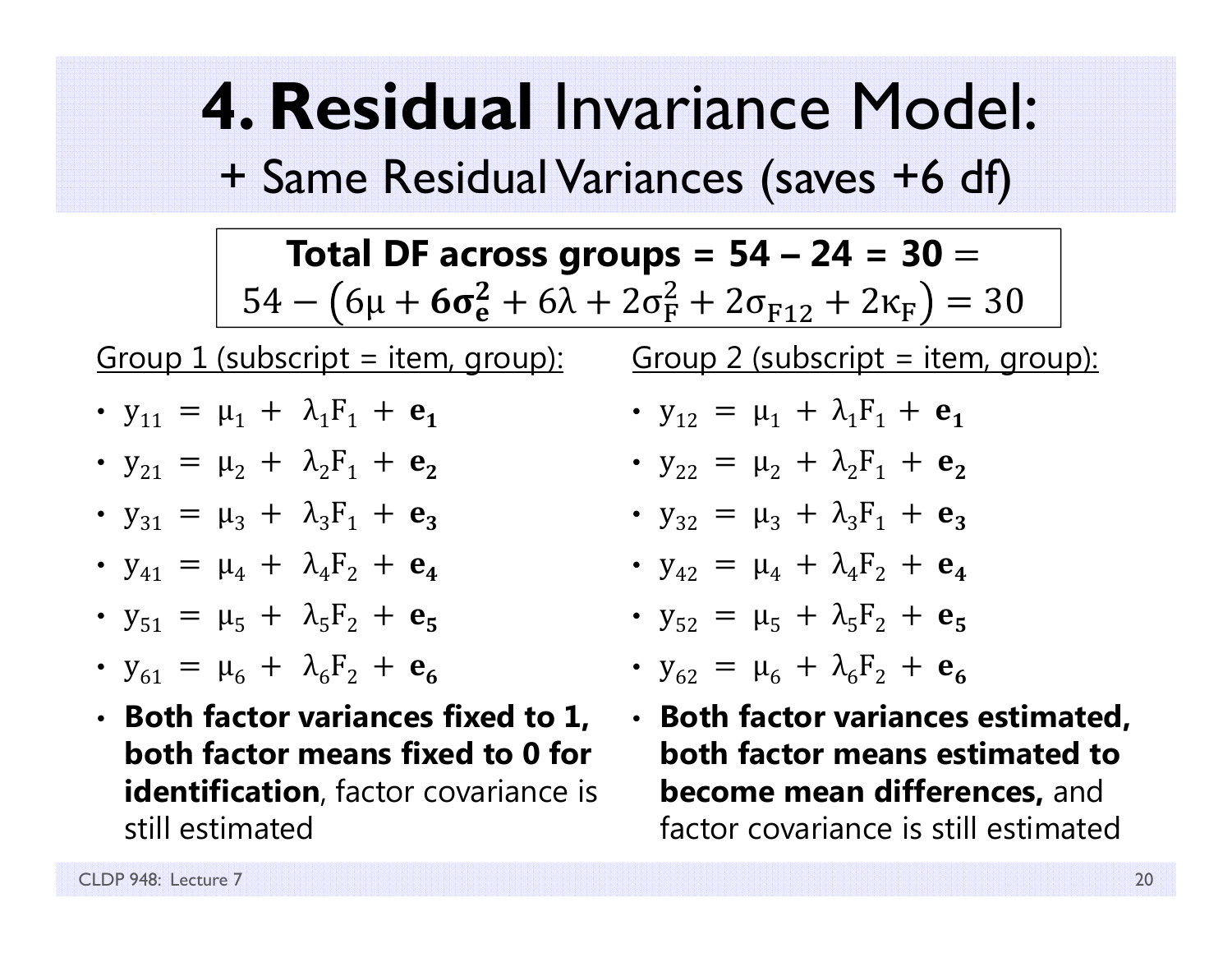## 4. **Residual Variance** Invariance Model

- • Compare residual invariance to last scalar invariance model: **Is the model fit not worse** (-2∆LL not significant)?
	- Otherwise, inspect the **modification indices** (voo-doo) to see if there are any indicators whose residual variances want to differ across groups
	- $\triangleright$  Retest the model after releasing one residual variance at a time, starting with the largest modification index, and continue until your partial residual invariance model is **not worse** than last scalar model
- • Do you have partial residual variance invariance (1+ residual variance per factor)?
	- $\triangleright$  Your groups have the same amount of "not the factor" in each item (???)
	- $\triangleright\;$  Even if full invariance holds, check the modification indices anyway
	- $\triangleright$  Also assess any residual covariances across groups if you have those
- • Your (partial) residual invariance model is the new baseline for assessing structural invariance…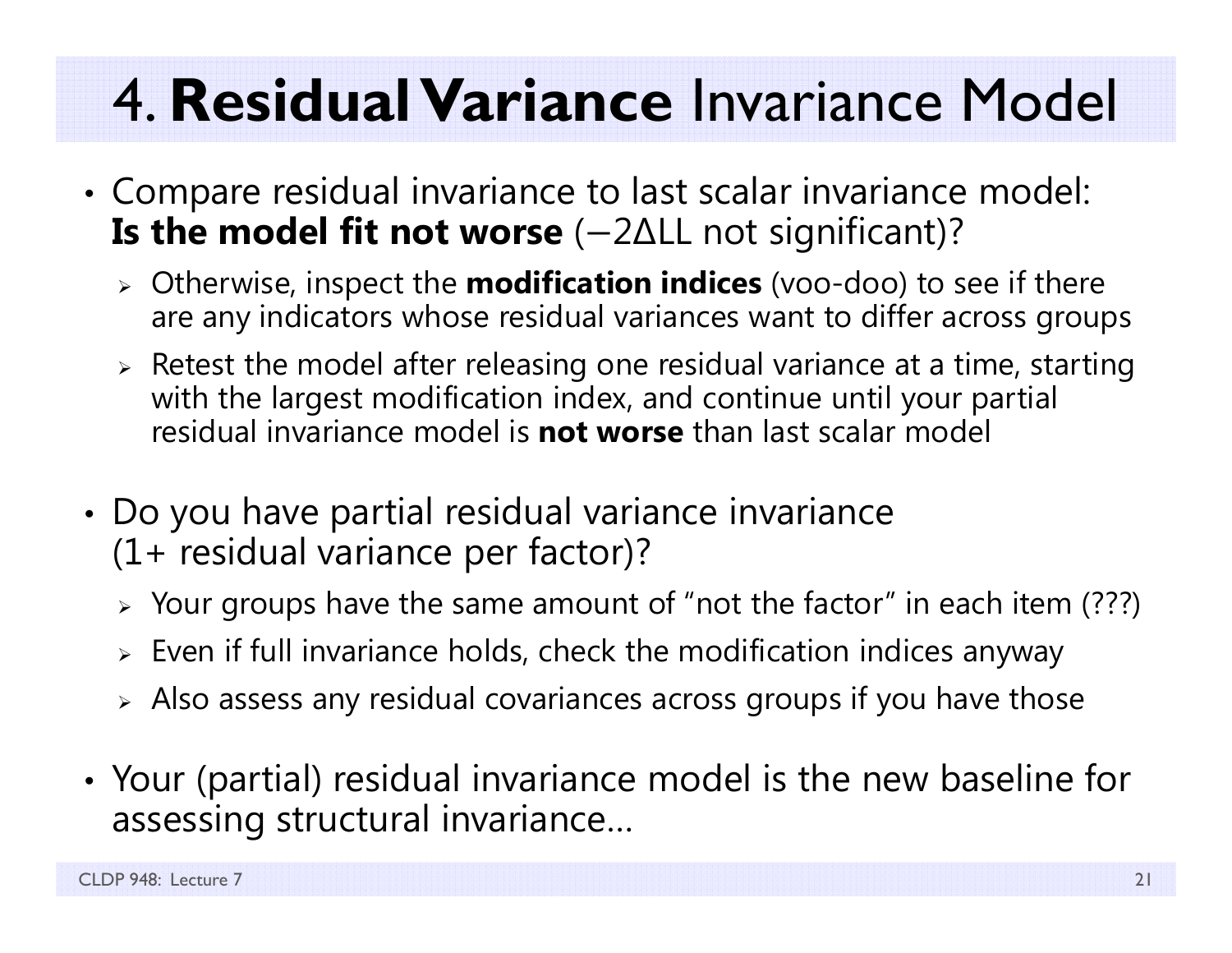## Testing **Structural** Invariance

- • Are the **factor variances** the same across groups? (+1 df per factor)
	- $\triangleright\;$  Fix each factor variance in the alternative group to  $1$  (as in the ref group)
	- $\triangleright$  Is model fit worse? If so, the groups differ in their factor variances
- •• Is the **factor covariance** the same across groups? (+1 df per pair)
	- $\triangleright\;$  Fix each factor covariances equal across groups, is model fit worse?
	- > Factor correlation will only be the same across groups if the factor variances are the same, too (if factor variances differ, then factor covariance will, too)
- • Are the **factor means** the same across groups? (+1 df per factor)
	- $\triangleright\;$  Fix each factor mean in the alternative group to 0 (as in the ref group)
	- $\triangleright$  Is model fit worse? If so, the groups differ in their factor means
- • It is **not problematic** if structural invariance doesn't hold
	- $\triangleright$  Given measurement invariance, this is a substantive issue about differences in the amounts and relations of the latent traits (and that's ok)
	- $\triangleright$  Might stop at measurement invariance for testing RQs involving the traits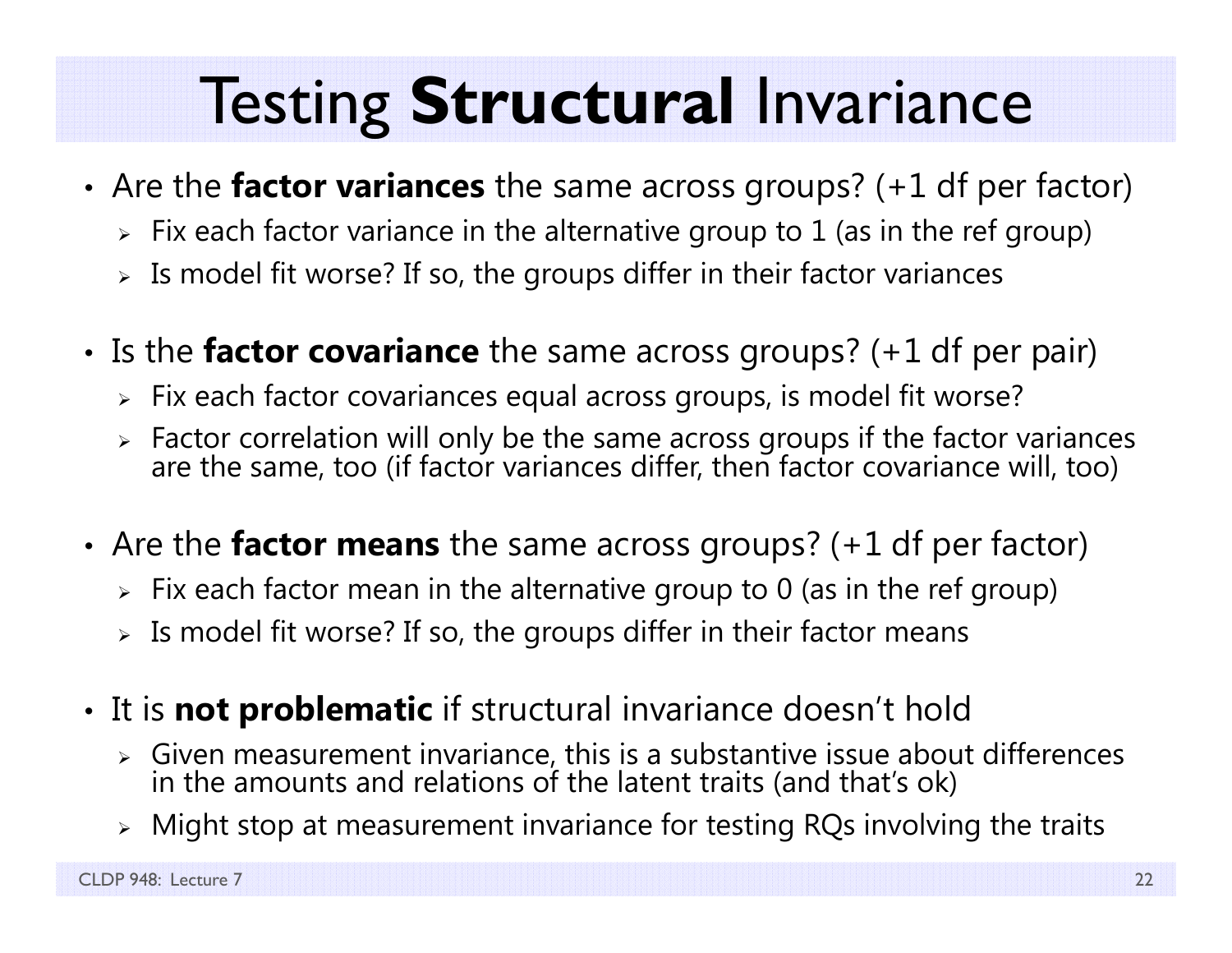# Summary: Invariance Testing in CFA

- •• In CFA: Testing invariance has two distinct parts:
	- > Measurement invariance: Is your construct being measured in the same way by the indicators across groups/time?
		- Hope for at least "partial" invariance… otherwise, game over
	- > Structural invariance: Do your groups/times differ in their distribution and/or means of the construct? Let's find out!
		- Structural differences are real and interpretable differences given measurement invariance of the constructs
- •• In IFA: Still called "testing invariance"
	- $\triangleright$  Conducted similarly (but not exactly the same) in Mplus
- •• In IRT: Now called testing "differential item functioning"
	- $\triangleright$  With different names and rules, not directly tested in Mplus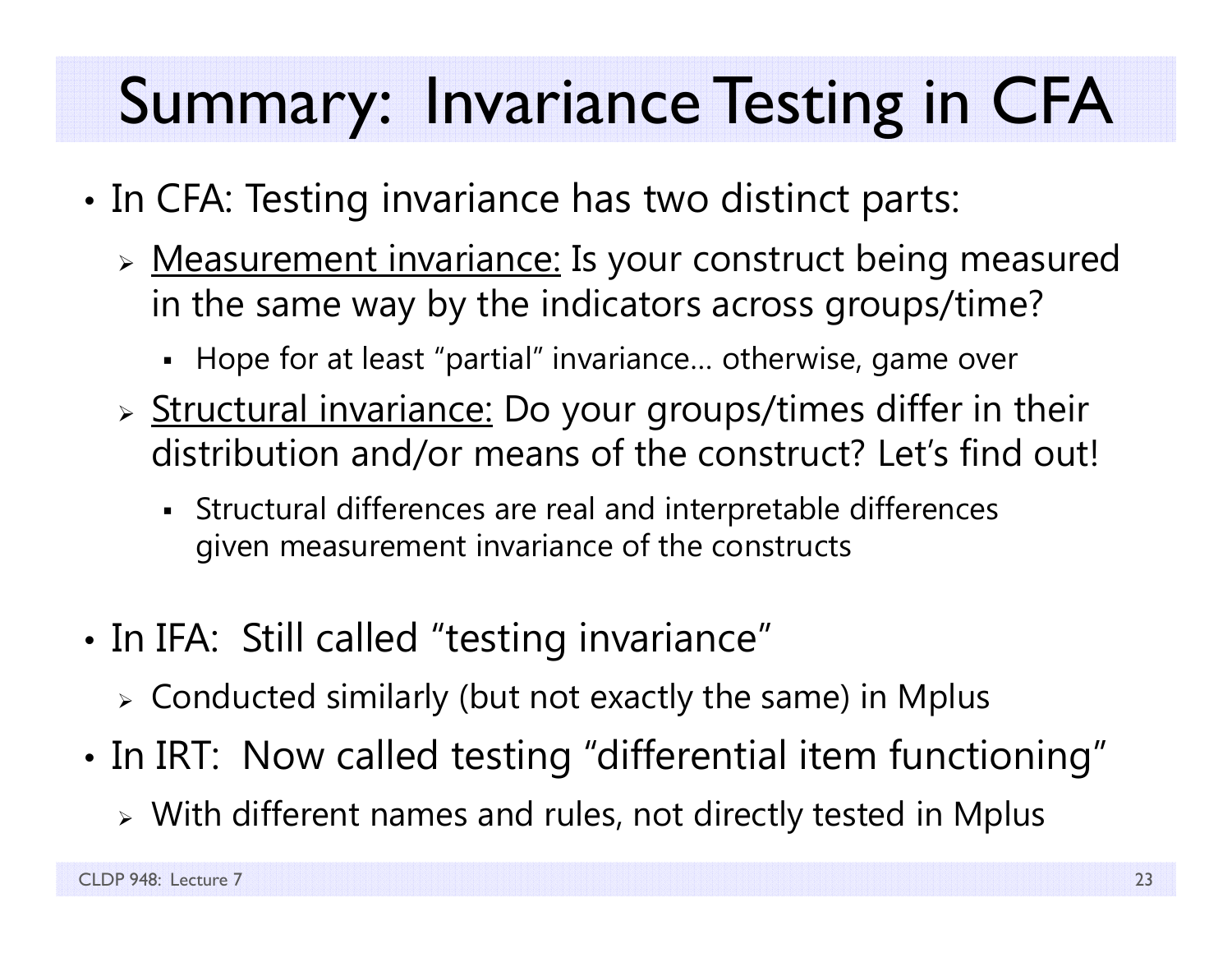# Differential Item Functioning (DIF)

- •• In IRT (model with  $a_i$  discrimination and  $b_i$  difficulty), measurement NON-invariance = DIF
	- Note the inversion: Measurement Invariance = *Non*-DIF Measurement *Non*-Invariance = DIF
	- $\triangleright$  An item has "DIF" when persons with equal amounts of the traits, but from different groups, have different expected item responses
	- $\triangleright$  An item has "non-DIF" if persons with the same amount of the trait have the same expected item response, regardless of group
	- $\triangleright$  DIF can be examined across groups, over time, over conditions, etc., the same as in CFA/IFA
	- $\triangleright$  Independent groups? Multiple-group model
	- Dependent "groups"? One factor per "group" in same model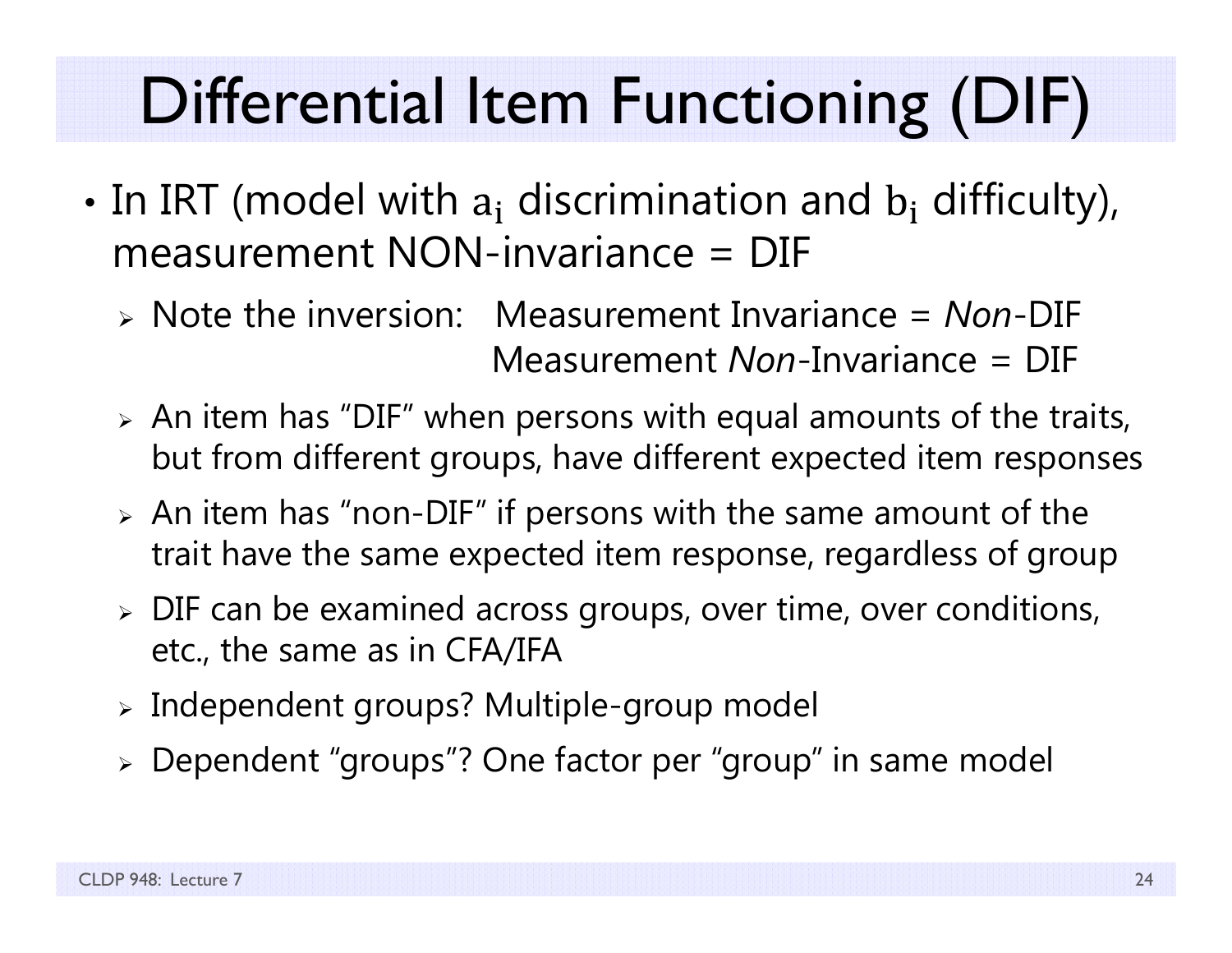# 2 Types of DIF (as described in IRT)

### • "Uniform DIF"  $\rightarrow$  Analogous to scalar NON-invariance

- $\triangleright$  IRT  $\mathrm{b_{i}}$  parameters differ across groups
- $\triangleright$  Item is systematically more difficult/severe for members of one group, *even for persons with the same amount of the theta trait*
- Example: "I cry a lot" Would men and women *with the same amount of depression* have the same expected item response?

### • "**Non-Uniform DIF**"  $\rightarrow$  Analogous to metric NON-invariance

- $\triangleright$  IRT  $\rm a_i$  (and possibly  $\rm b_i$ ) parameters differ across groups
- $\triangleright$  Item is systematically more related to theta for members of one group  $\rightarrow$  higher discrimination (item "works better")
- $\triangleright$  Group-related shift in item difficulty is not consistent across the trait
- What about residual variance invariance? It depends:
	- $\triangleright$  Doesn't exist in ML: no estimated error variance (is logit=3.29 or probit=1.00)
	- $\triangleright$  Will exist in WLSMV after constraining loadings and thresholds, but not before…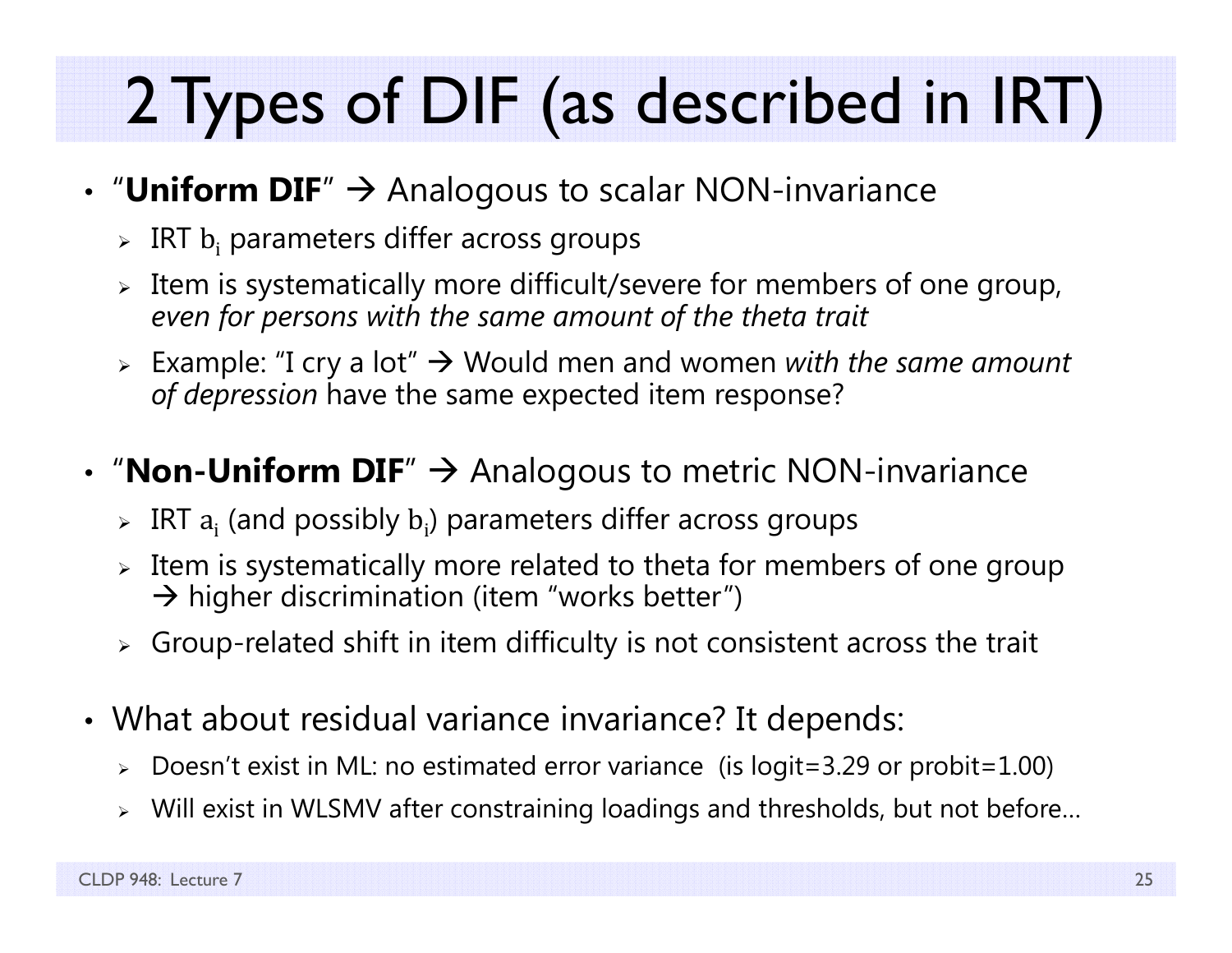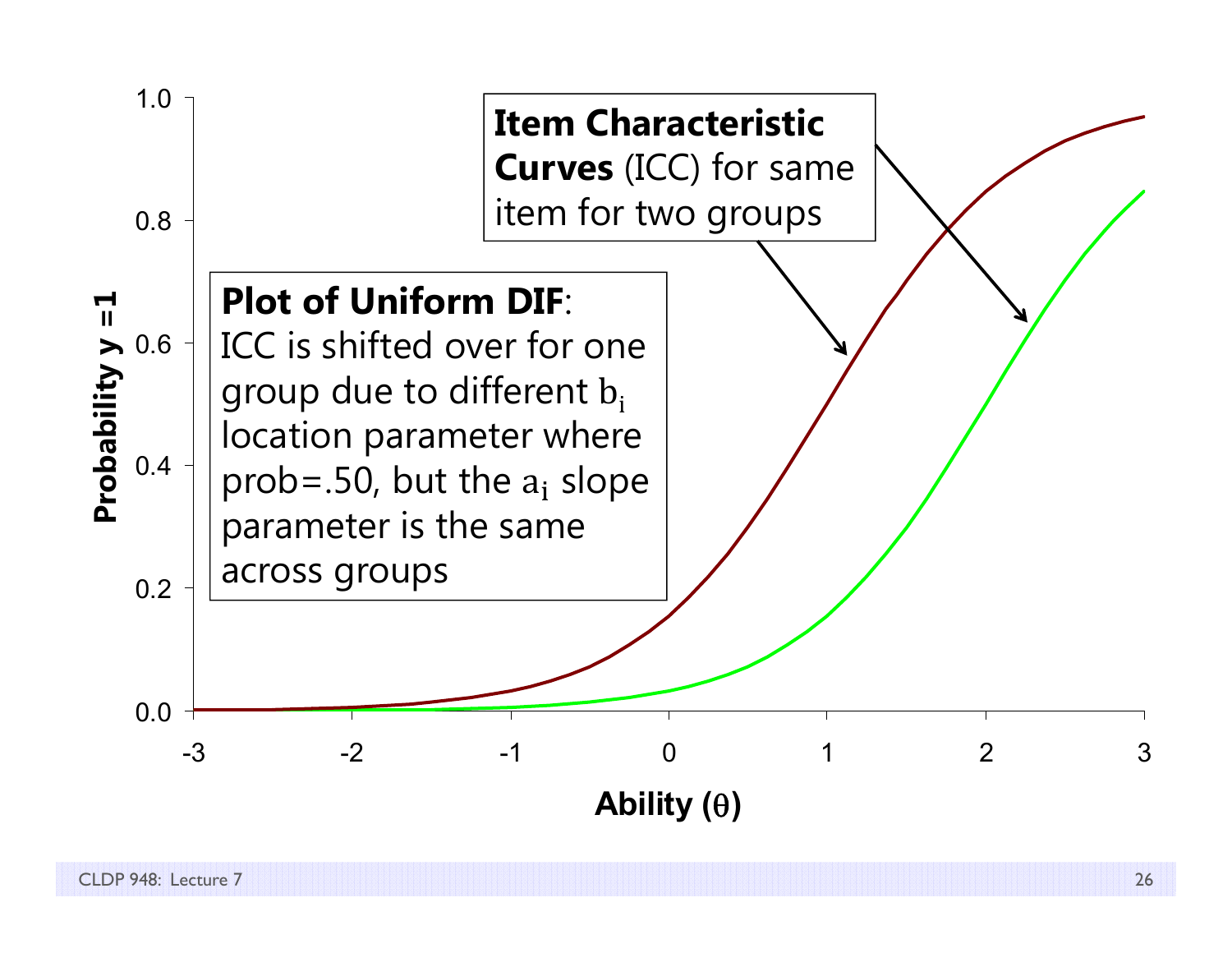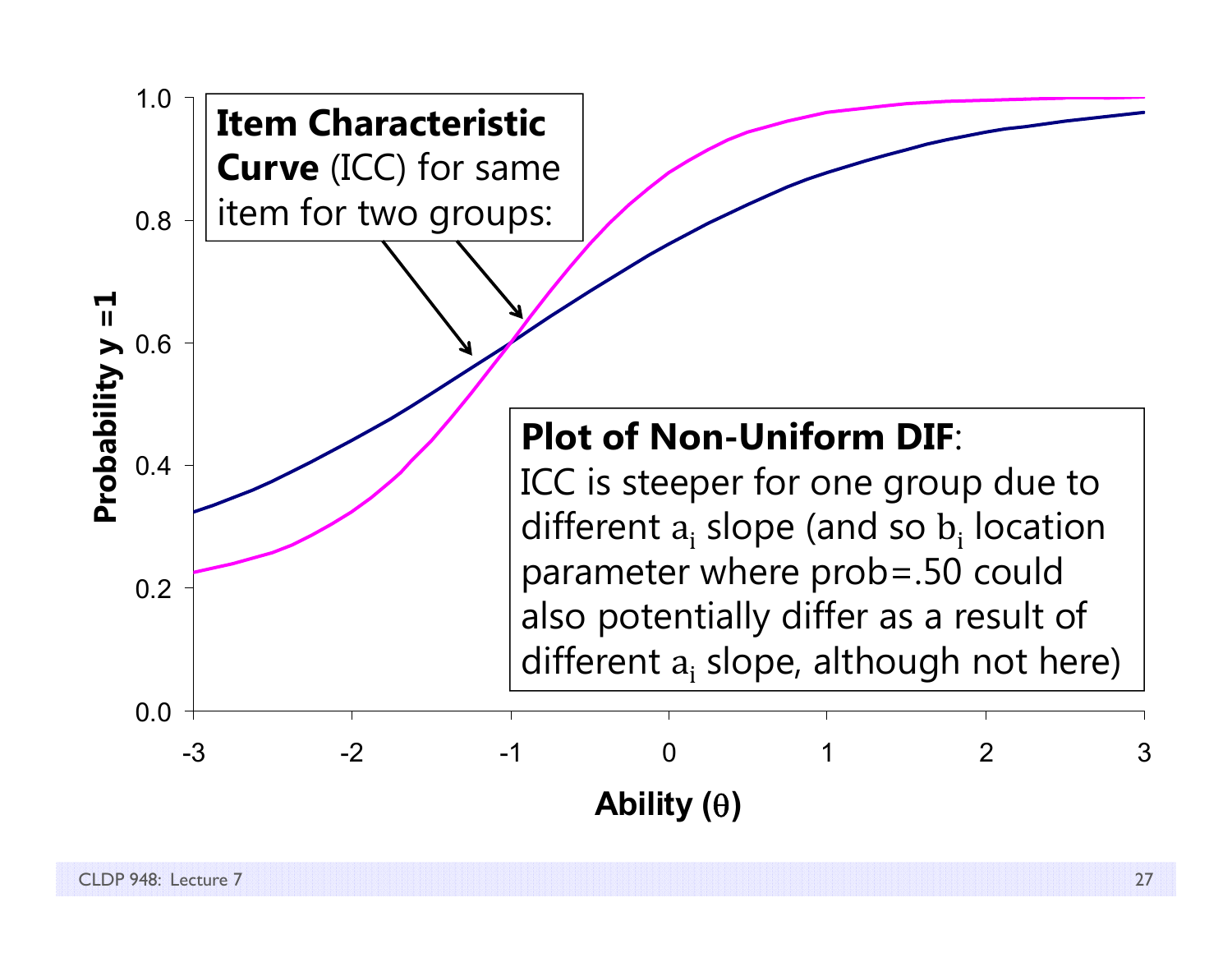# Testing Measurement Invariance in Categorical Outcomes

- • 2 versions of model for polytomous outcomes in Mplus:
	- $\triangleright$  IRT: Logit or Probit( $y_{\rm kis} = 1$ ) =  $a_{\rm i}(\theta_{\rm s} b_{\rm ki})$
	- $\triangleright$  IFA: Logit or Probit $(y_{\rm kis} = 1) = -\tau_{\rm ki} + \lambda_{\rm i} \theta_{\rm sk}$ 
		- П Logit or Probit in ML; only Probit in WLSMV

The  $k$  thresholds divide the  ${\cal C}$  item responses into  ${\cal C}-1$ cumulative binary submodels  $(y = 0$  if lower,  $y = 1$  if higher)

- Mplus estimates the IFA  $\tau_{\rm ki}$  and  $\lambda_{\rm i}$  parameters, then *converts* to the IRT  $\rm a_{i}$ and  $\rm{b_{ki}}$  parameters for binary outcomes after rescaling trait (M=0, SD=1)
	- $\triangleright$  Tests of measurement invariance are thus specifically for  $\tau_{\rm ki}$  and  $\lambda_{\rm i}$ , not  ${\rm a}_{\rm i}$  and  ${\rm b}_{\rm ki}$
	- $\triangleright$  So Mplus does not directly allow examination of "DIF" for  $\rm a_i$  and  $\rm b_i$  directly

#### $\cdot$  IFA  $\boldsymbol{\tau}_{\mathbf{k i}}$  and  $\boldsymbol{\lambda}_{\mathbf{i}}$  are held directly invariant, not IRT  $\mathbf{a}_{\mathbf{i}}$  and  $\mathbf{b}_{\mathbf{i}}$

- $\triangleright$  So even if  $\lambda_i$  factor loadings are invariant across groups, the Mplus IRT  $a_i$ discriminations will still differ across groups due to differences in their theta variances (but you can calculate the invariant a<sub>i</sub> parameters yourself via MODEL CONSTRAINT)
- $\triangleright$  Likewise, even if  $\tau_{ki}$ thresholds are invariant across groups/time, Mplus IRT  $b_i$  difficulty parameters will still differ due to their rescaling of the trait (but you can fix this)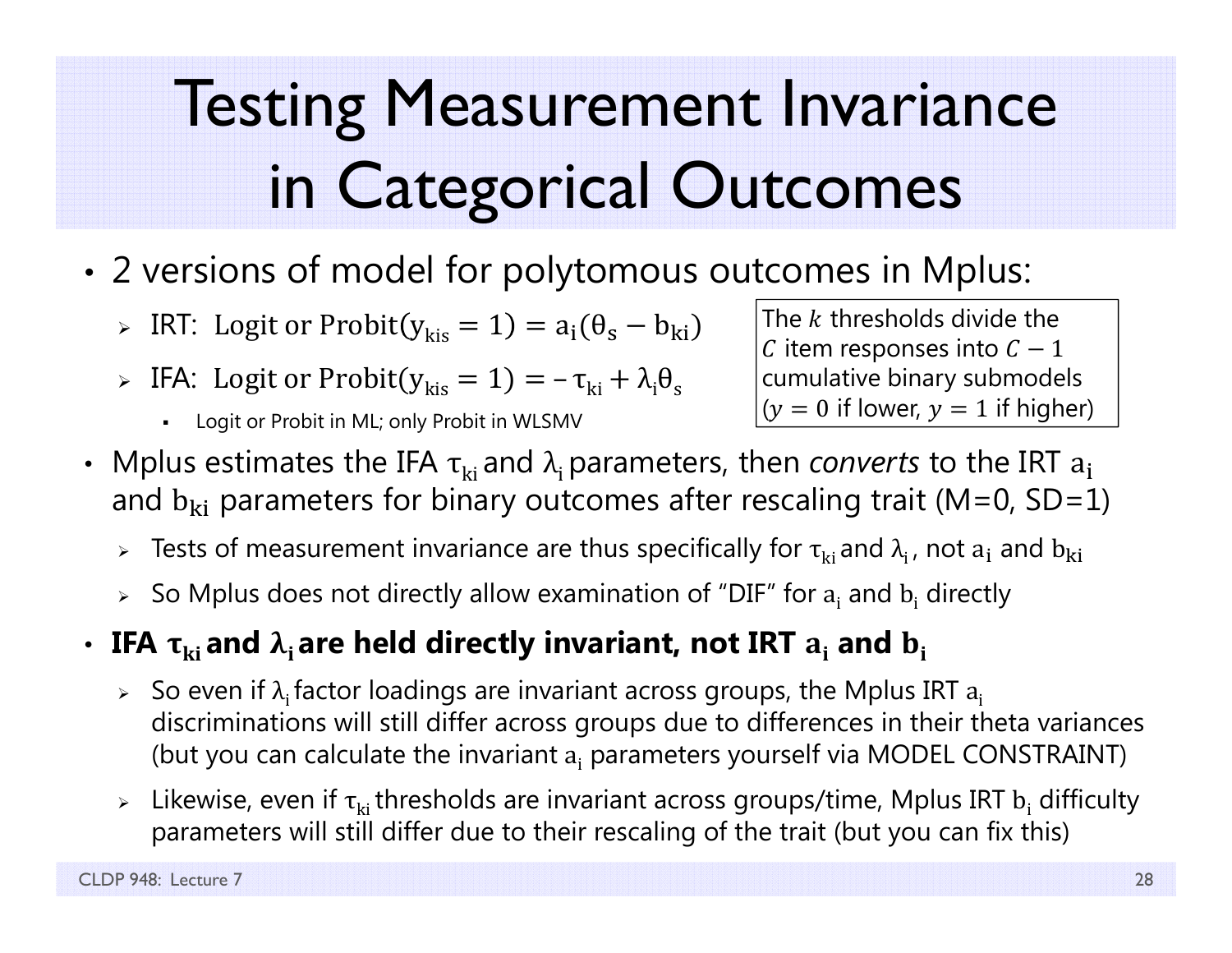### Review: From IFA to IRT

**IFA** with "easiness" **intercept**  $\mu_i$ **:** Logit or Probit  $\mathbf{y}_{is} = \ \mu_i + \lambda_i \mathbf{F}_s \quad \mu_i = -\boldsymbol{\tau}_i$ **IFA** with "difficulty" **threshold**  $\boldsymbol{\tau}_i$ **: Logit or Probit**  $\boldsymbol{y}_{is} = -\boldsymbol{\tau}_i + \boldsymbol{\lambda}_i \boldsymbol{F}_s$ 

IFA model with "difficulty" thresholds can be written as a **2-PL IRT Model:**

**IRT model: IFA model:**IFA model: **Logit or Probit**  $y_{is} = a_i(\theta_s - b_i) = -a_i b_i + a_i \theta_s$  $\tau_i$   $\lambda_i$  $\mathbf{a_i}$  = discrimination  $\mathbf{b}_i$  = difficulty  $\theta_{s}$  = F<sub>s</sub> latent trait

**Convert IFA to IRT: Convert IRT to IFA:**  ${\sf a_i}\; = \lambda_{\sf i} * \sqrt{\rm Theta\;Variance} \qquad \lambda_{\sf i} = 0$  ${\sf a_i}$ Theta Variance  $b_i =$ τ<sub>i</sub>–(λ<sub>i</sub>∗Theta Mean) λ<sub>i</sub>∗√Theta Variance  $\tau_{\rm i} = {\rm a}_{\rm i} {\rm b}_{\rm i} + \frac{{\rm a} * {\rm Theta~Mean}}{\sqrt{{\rm Theta~Variance}}}$ Note: These formulas rescale a<sub>i</sub> and b<sub>i</sub> so that theta  $M=0$ ,  $VAR=1$ . Use M=0 and VAR=1 to keep invariant  $\rm a_i$  and  $\rm b_i.$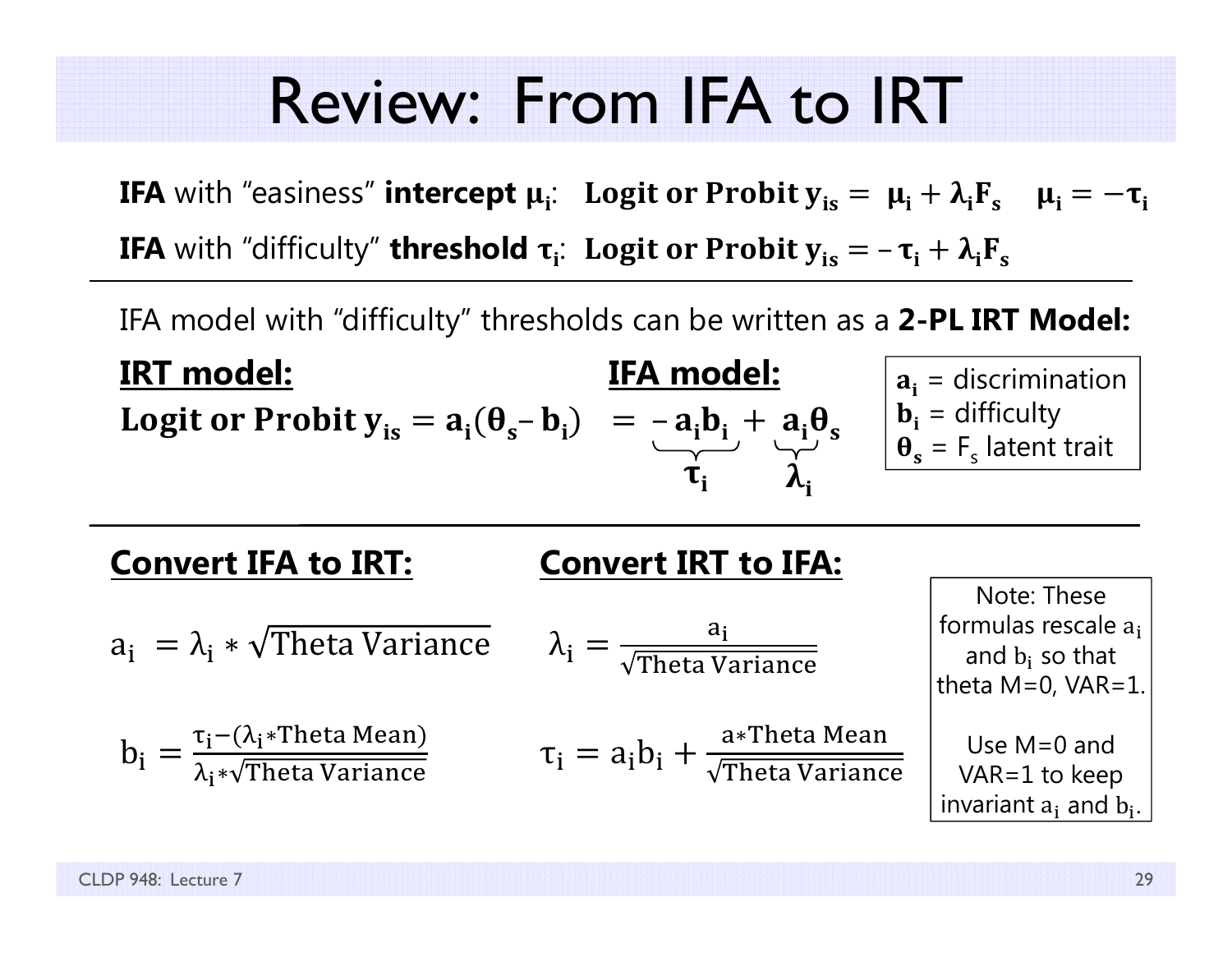## Invariance Testing in Mplus

- •**IFA using Full-Information MML:** Multiple group models are not permitted, but you can trick Mplus into doing it (e.g., here, by group):
	- > VARIABLE: CLASSES=group(2); KNOWNCLASS = group (female=0 1);
	- ANALYSIS: TYPE = MIXTURE; ESTIMATOR = ML; ALGORITHM = INTEGRATION;
	- > MODEL: %OVERALL% (... model for reference group listed here)

%group#2% (… model for alternative group goes here)

- **IFA using Limited-Information WLSMV:** Mplus does allow multiple group models, with a few useful other benefits
	- Faster estimation if you have multiple factors/thetas (but assumes MCAR)
	- DIFFTEST does nested model comparisons for you (still going for "not worse")
	- Can get modification indices (voo-doo) to troubleshoot non-invariance
	- $\triangleright$  Can test differences in residual variances (in THETA parameterization)
- In WLSMV, the same category responses must be observed for each group, otherwise you cannot test the item thresholds
	- $\triangleright$   $\;$  This is not the case in MML, in which you can estimate more thresholds in one group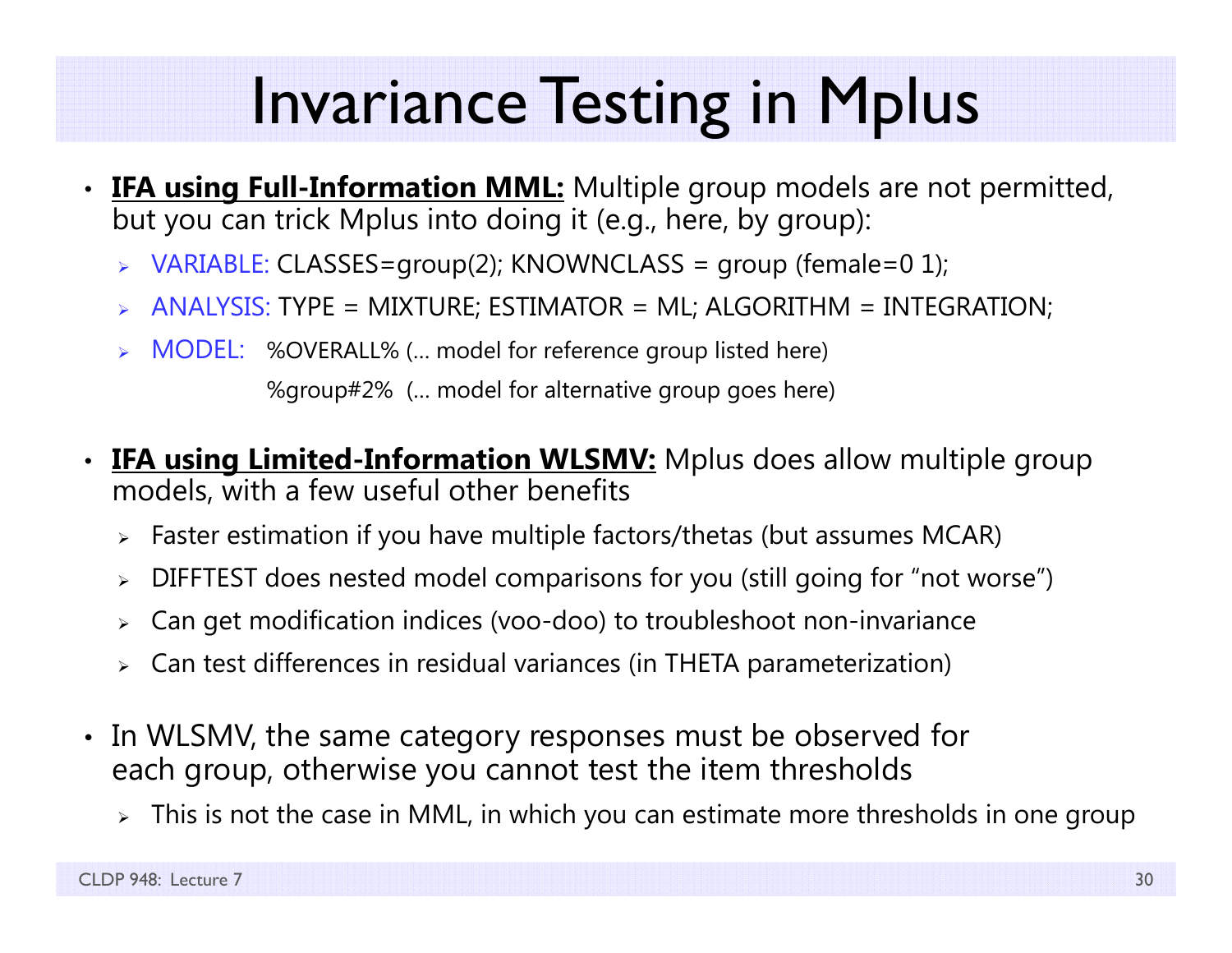## Configural Invariance Baseline Model for Categorical Outcomes (2 Groups)

- **Factor variances**: fixed to 1 in both groups
- •**Factor covariances:** if any, free in both groups
- •**Factor means:** fixed to 0 in both groups

We use the same configural model identification as in CFA for simplicity (but it doesn't really matter how it's identified here

- • **Factor loadings**: all freely estimated (so each can be tested later)
	- $\triangleright$  Remember: the IRT  $\rm a_i$  parameters Mplus gives you will still vary across groups even after  $\rm$ loadings are constrained because of group differences in theta variance
- **Item Thresholds**: all freely estimated (so each can be tested later)
	- $\triangleright$  Remember: the IRT  $\rm b_{ki}$  parameters Mplus gives you will still vary across groups even after thresholds are constrained because of group differences in theta mean and theta variance

#### • **Fix all residual variances=1 in all groups if using WLSMV**

 $\triangleright$  Groups will eventually be allowed to differ in both factor variance and "error variance" (proxy for total variation in WLSMV models; is a "slop" parameter)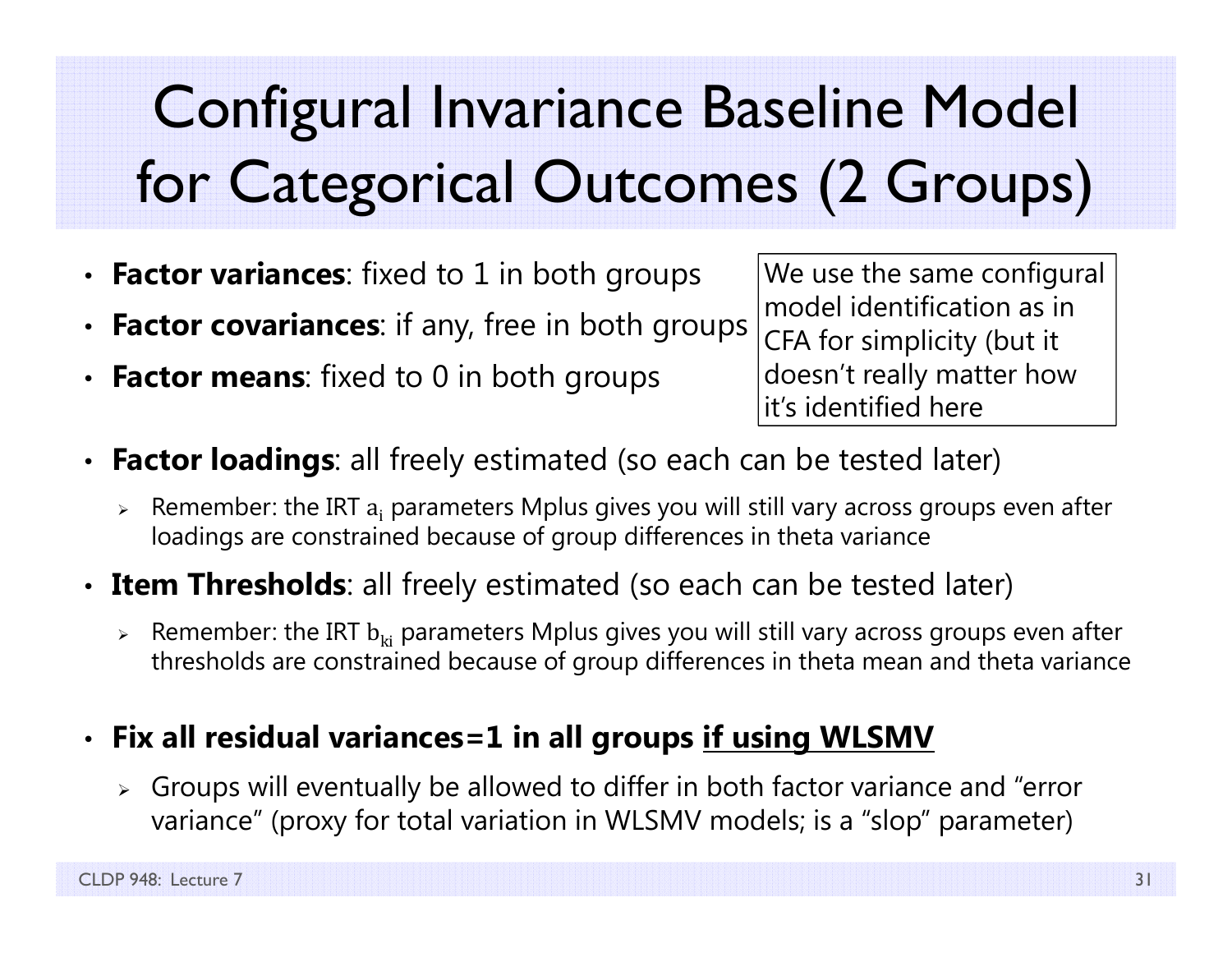### Sequential Invariance Models *Note: In WLSMV, save for DIFFTEST at each step!*

- **Step 1**: Fit baseline configural invariance model across groups
	- $\triangleright$   $\,$  Should be "close enough" factor structures, otherwise game over
	- $\triangleright$   $\,$  Alternative group is allowed different loadings and thresholds
- **Step 2 (Metric-ish)**: Constrain all loadings equal but free factor variances in alternative group—is fit worse than the configural model?
	- If using WLSMV, check MODINDICES to see misfit of constraints; release problematic constrained loadings one at a time; check fit against configural model to see if it's not worse yet
- **Step 3 (Scalar-ish)**: Constrain thresholds equal for items (that passed metric) but free factor means in alternative group—is fit worse than the metric model?
	- If using WLSMV, check MODINDICES to see misfit of constraints; release problematic constrained thresholds one item at a time; check fit against metric model to see if it's not worse yet
	- $\triangleright$  If using WLSMV, MODINDICES may want the "intercept" free, but this is not possible to do in IRT/IFA, so focus on problematic (non-invariant) item thresholds instead
	- Reasonable people disagree: Mplus recommends doing steps 2 and 3 in one step because loadings and thresholds are dependent; others disagree (e.g., Millsap's 2011 book; all of IRT)